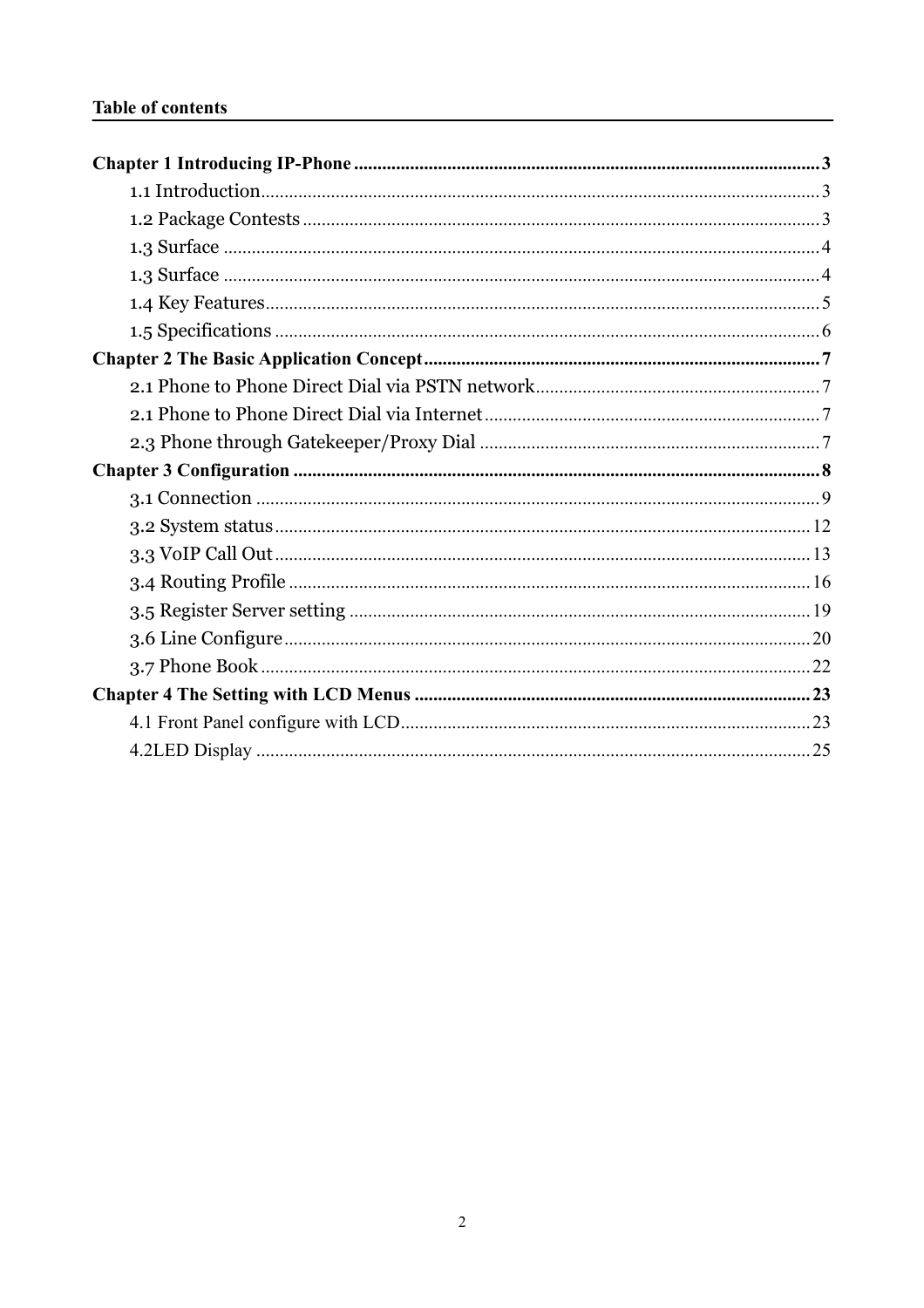### 1.1 Introduction

This IP Phone (Internet Protocol Telephone) is a desktop network telephone that can act like a traditional telephone and deliver good quality voice. Basically, it will be connected to the LAN and PSTN network or enterprise as an office Dual VoIP (Voice over Internet Protocol) / PSTN phone; it also can be connected to broadband access devices (like XDSL/Cable Modem) for SOHO and residential users.

H.323 and SIP are the major type of VoIP protocol in the world. The IP Phone support both of H.323 and SIP communications simultaneously.

### 1.2 Package Contests

At first, we are thankful very much to you for using our IP Phone product. Upon opening the package, you may find the following items. Be sure that no damage is found on these items and the plug specification of Power adaptor meets the standard of your country. If you found any problem with them, please contact the supplier or distributor for assistance.

- 1. The main unit
- 2. Handset
- 3. Power adapter
- 4. Quick guide
- 5. CD
- 6. RJ-45 Ethernet cable
- 7. RJ-11 Telephone cable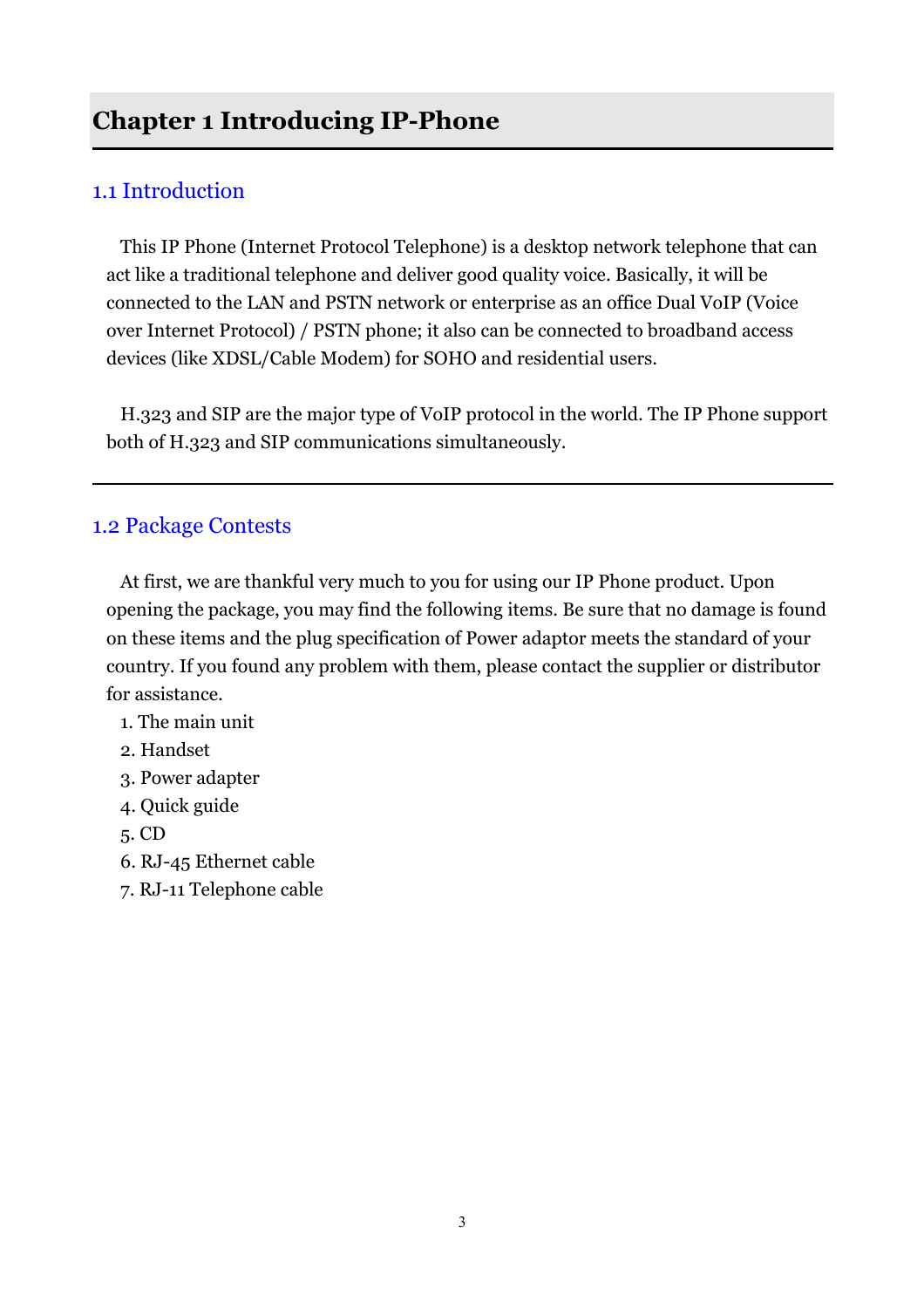# 1.3 Surface



| 1. LCD Screen    | 6. Speaker    |
|------------------|---------------|
| 2. Function keys | 7. PSTN Jack  |
| 3. Dialing Pad   | 8. LAN portx3 |
| 4. Speed Dial    | 9. WAN Port   |
| 5. MIC           | 10 Power Jack |

### READY LED:

>Flash: Failed on server registration >Light: Successes on server registration CALL FORWARD: when enable forward setting MSG: when the new message or miss call in real time IN USE: when use the hand-free speaker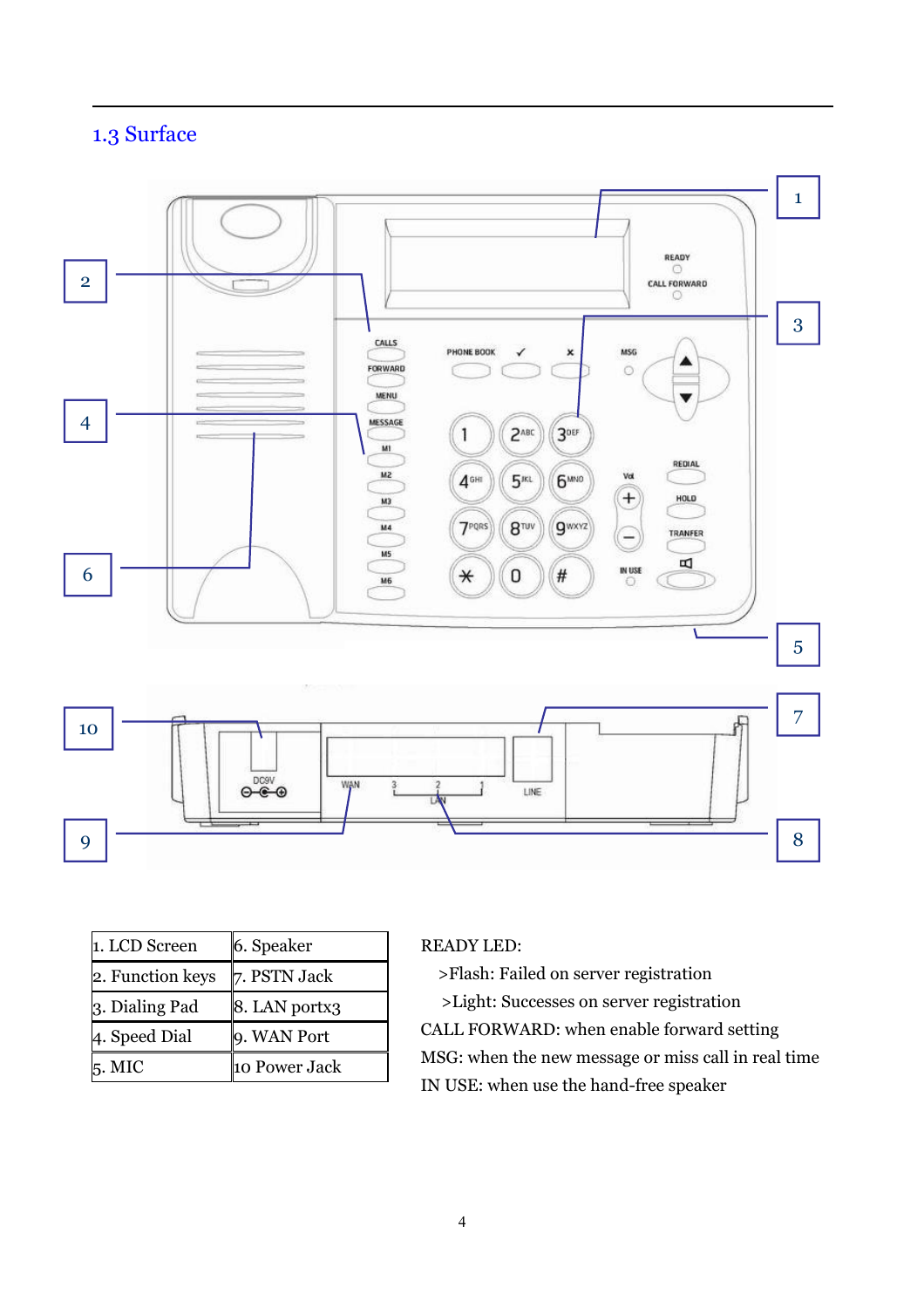### 1.4 Key Features

### IP-Phone

- 1. VoIP/PSTN support
- 2. SIP/H.323 protocol simultaneously
- 3. Local 3-Way conference
- 4. PPTP and IPsec pass through
- 5. UPnP / Port Mapping support
- 6. SNTP Support
- 7. Static-IP/PPPoE/DHCP Support
- 8. Multiple Service Domain (up to 4)
- 9. STUN / Outbound Proxy Support
- 10. Customizable Ring melody for VoIP/PSTN/On-Hold
- 11. Message for Value-add
- 12. Forward (Always/Busy/No-Answer)
- 13. Call Rejection
- 14. Call Hold/Mute
- 15. Call timer display
- 16. IP Direct Call
- 17. Auto-Provision (up to 4)
- 18. Management by WEB/Keypad
- 19. Support IP TOS (Type of Service) for VoIP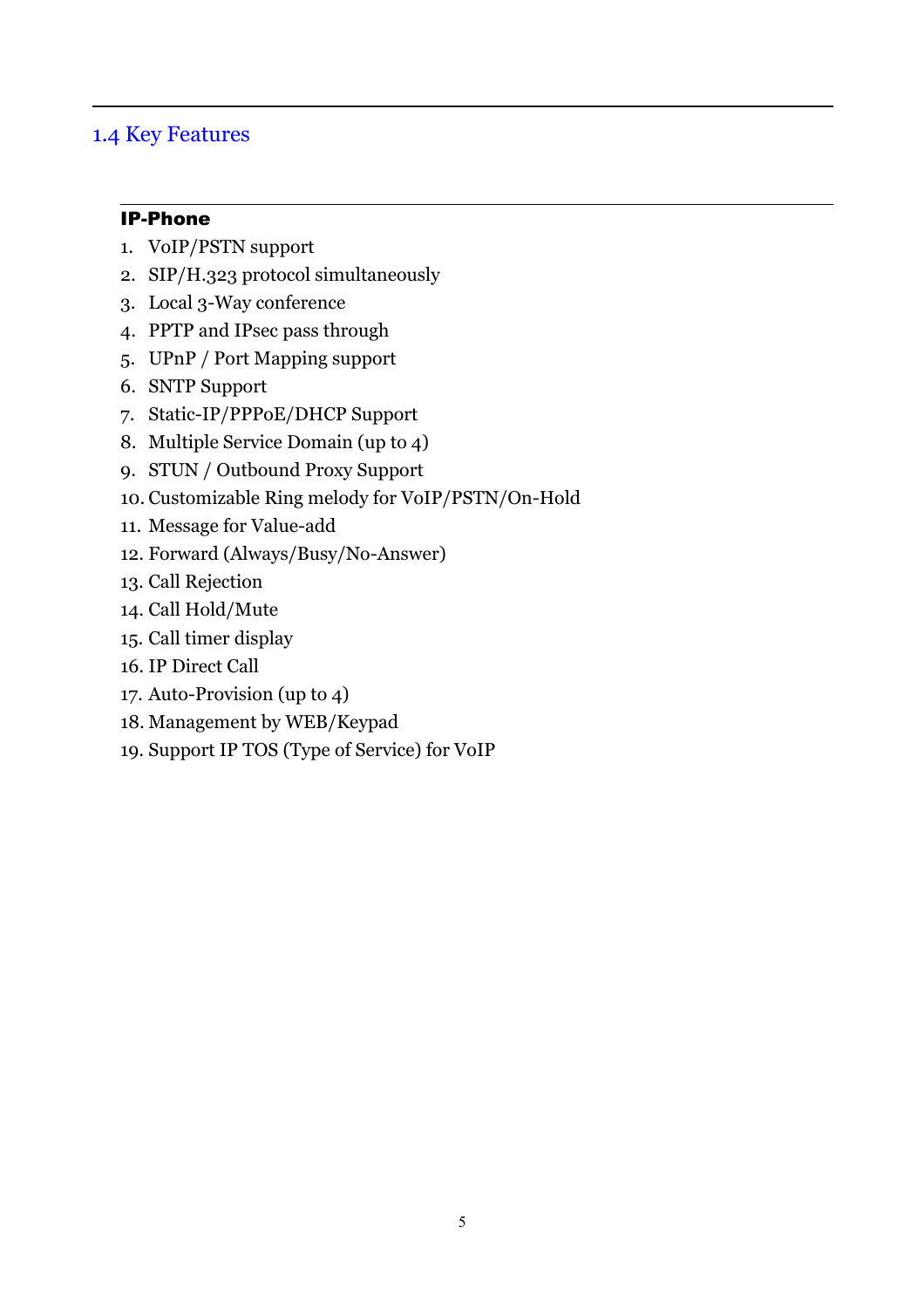## 1.5 Specifications

- <sup>z</sup> 1x RJ-11 PSTN port
- 1 x RJ-45 10/100Mbps WAN Ethernet Port (Auto MDI-II/MDI-X)
- 3 x RJ-45 10/100Mbps LAN Ethernet Ports (Auto MDI-II/MDI-X)
- Display:  $20$ (characters)\*2(lines)
- $\bullet$  Physical: 150 X 170 X 43 mm
- Power: AC100V-240V, DC  $9V/1.3A$  (Max)
- Dimension:  $215 \times 160 \times 55$  mm (W/D/H)
- $\bullet$  Weight: 615g
- LED Indicators : Ready, Call Forward, MSG, INUSE
- $\bullet$  33 feature keys
- Supported Protocol: UDP, TCP, Standard H.323  $&$  SIP v2.0
- Audio CODEC:
	- $-G.711$  A-law / u-law,  $(64kbps)$
	- -G.723.1, (5.3 or 6.3kbps)
	- -G.729/G.729a, (8kbps)
- $\bullet$  DTMF / Call progress tone detection and generation
- $\bullet$  G.168 echo cancellation
- User friendly Web configure interface
- Configuration/Upgrade by Web or Provision Server
- $\bullet$  Build-in watching dog for auto recovery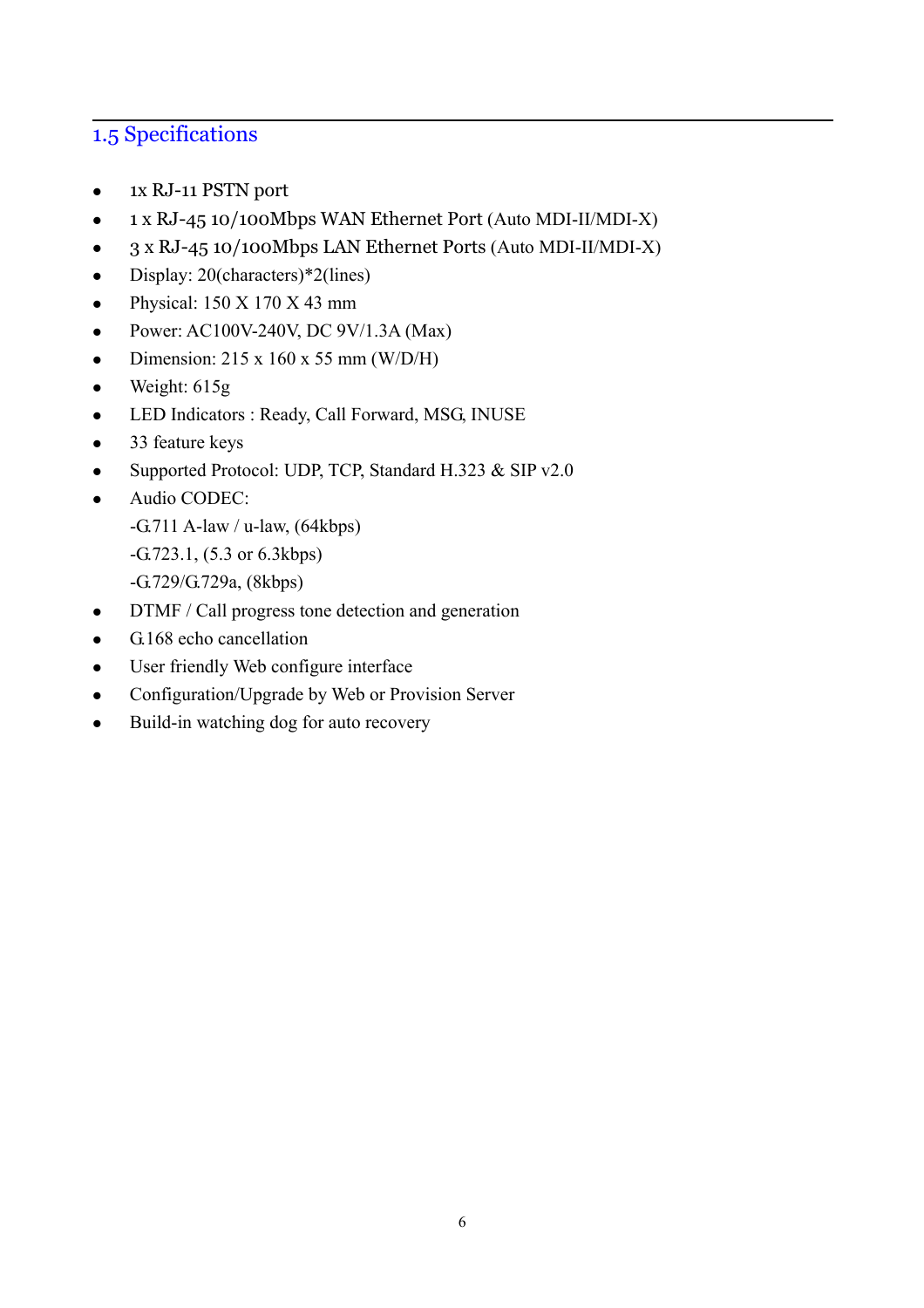# **Chapter 2 The Basic Application Concept**

The IP Phone supports 3 ways of calling method as described below



### 2.1 Phone to Phone Direct Dial via PSTN network

The IP Phone support PSTN connectivity, you can easily to place a PSTN call. Example: press "\*" to switch PSTN mode, then start to make a PSTN call (Please refer to Fig 2.1 for this call way ①)

### 2.1 Phone to Phone Direct Dial via Internet

This is peer-to-peer dialing method. You can please a VoIP call to a remote IP Phone with dialing its IP address directly via keypad. But, be sure that the calling and the called remote IP Phones must have fixed real IP address.

Example: press keypad to enter "Call by URL" mode, then enter the IP dial number step by step. (Please refer to Fig 2.1 for this call way ②)

### 2.3 Phone through Gatekeeper/Proxy Dial

This is the most common dialing method. You can place a VoIP call to any IP Phone(s). In this case, the IP Phone doesn't need a fixed real IP address.

(Please refer to Fig 2.1 for this call way ③)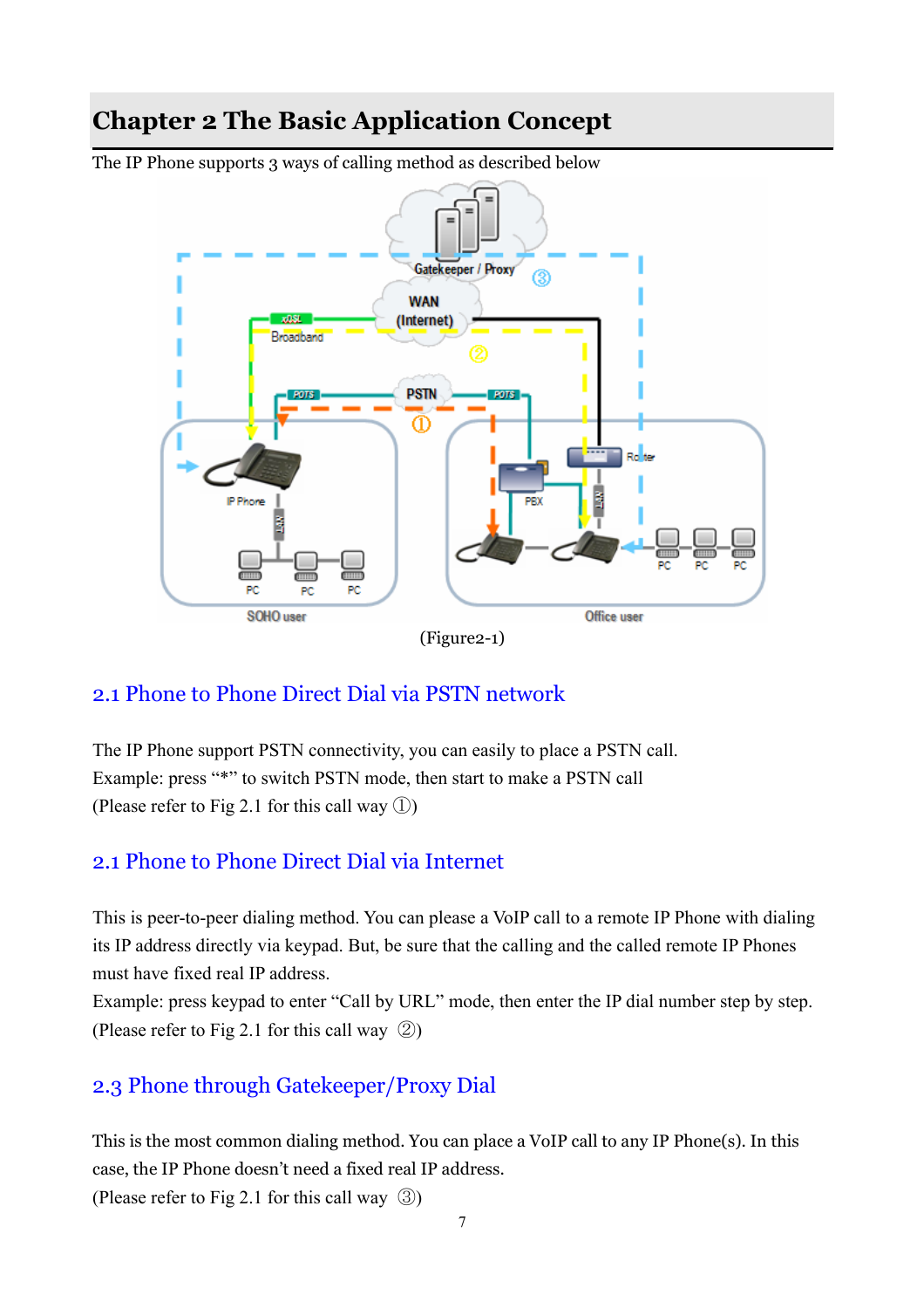# **Chapter 3 Configuration**

The default setting of DHCP Server inside IP-Phone is turn ON, So please set up your PC TCP/IP network as "Get IP Automatically" from DHCP to get internal IP from gateway. By default, the IP-Phone will become the network gateway and default IP is 192.168.22.1 and will assign your PC IP as 192.168.22.x.

Please go to "Control Panel" $\rightarrow$ "Network". In the "Configure" page, choose the TCP/IP of LAN card, and press "Properties" please choose "Obtain IP Address Automatically"

Launch your browser and open the IP-Phone WEB-UI page as http://192.168.22.1

| ttp://192.168.22.1/ |  |
|---------------------|--|
| $(Figure3-1)$       |  |

The default User name is **voip** The default Password is **1234**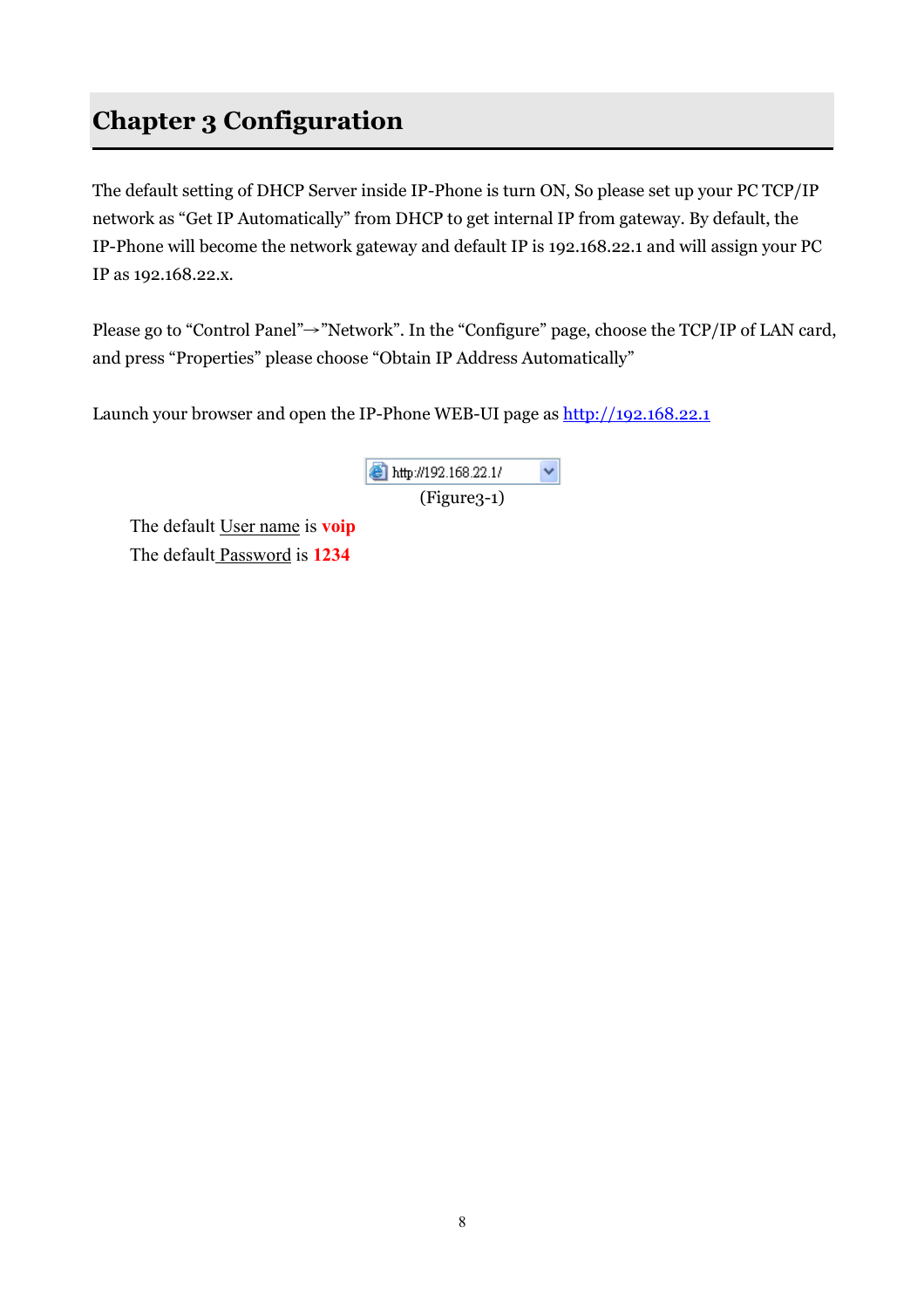## 3.1 Connection



### **Click "WAN" option below "System Setup" item:**

Please select the type of Internet connection you have and set up the router to use the IP Address Dynamic IP Address, Static IP Address or PPPoE connection.

If your ISP has not given you an IP address, please select Dynamic IP Address (default). If you have been given a specific IP address, select Specify an IP Address.



(Figure3-3)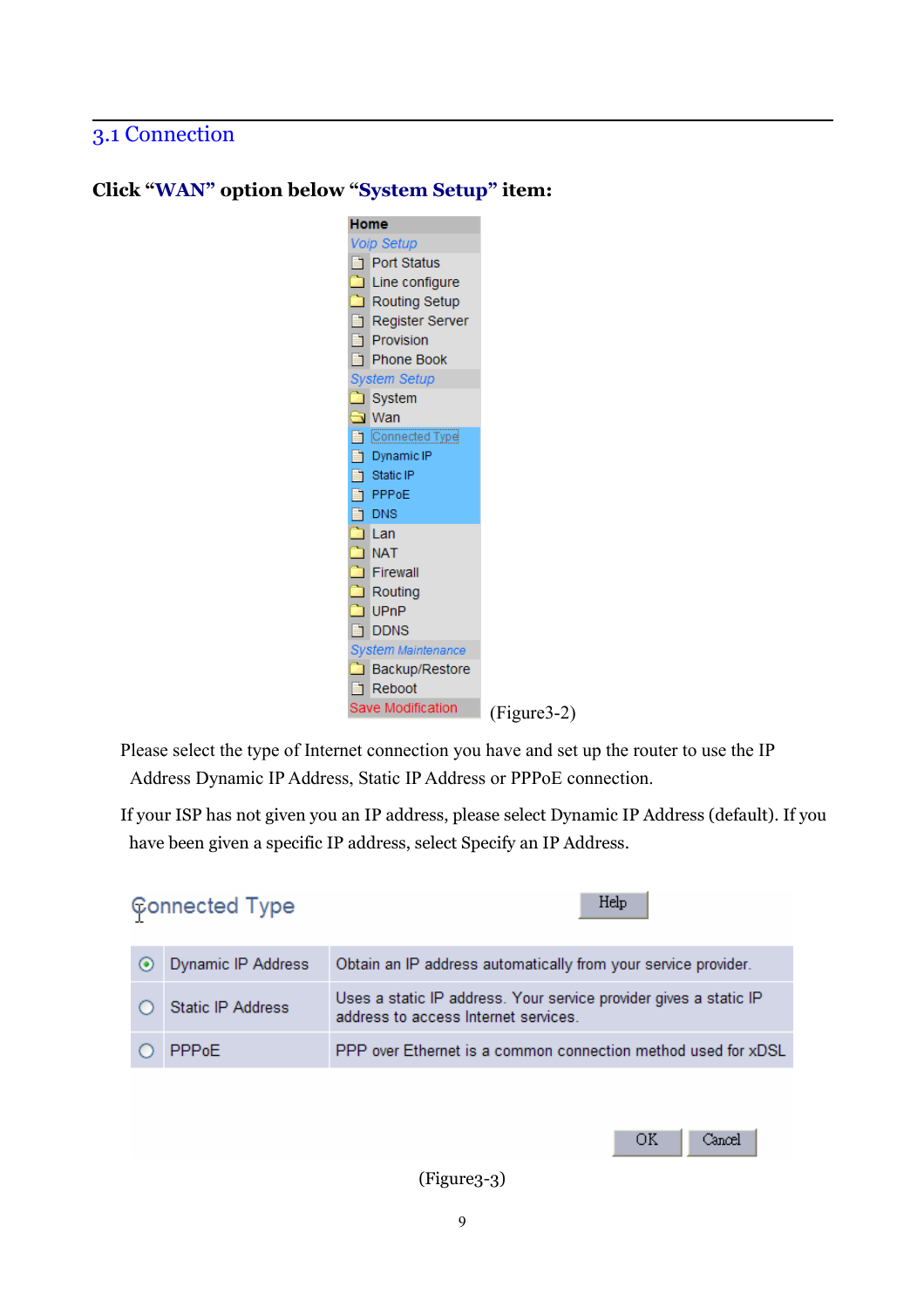## Dynamic IP

Obtain an IP address automatically from your service provider.

#### **MAC Address Clone**

MAC address of WAN. If you use Cable Modem you must input it.

You can use the "Clone MAC Address" button to copy the MAC address of the Ethernet Card installed by your ISP and replace the WAN MAC address with this MAC address.

| Dynamic IP                | Help <sup>11</sup><br>:                         |
|---------------------------|-------------------------------------------------|
| <b>Request IP address</b> |                                                 |
| MTU(576-1500)             | 1500                                            |
| <b>MAC Cloning</b>        | Enabled                                         |
| <b>MAC Address</b>        | 00<br>$\infty$<br>$\infty$<br> ∞<br>100<br>100  |
|                           | Clone MAC Address                               |
|                           |                                                 |
|                           |                                                 |
|                           | OK<br>Cancel                                    |
|                           | $(\mathbf{m}^{\prime})$ , $\mathbf{m}^{\prime}$ |

#### (Figure3-4)

### Static IP

To use Static-IP connection, please select **"**Static IP Address" OK and enter WAN IP settings, supplied by your ISP.

| Static IP                           | Help                           |
|-------------------------------------|--------------------------------|
| IP address assigned by your ISP     | 172<br>16<br>52<br>10          |
| <b>Subnet Mask</b>                  | 255<br>255<br>255<br>0         |
| <b>ISP Gateway Address</b>          | 172<br>16<br>7<br>$\mathbf{1}$ |
| MTU(576-1500)                       | 1500                           |
| Does ISP provide more IP addresses? | $\Box$ Yes                     |
|                                     |                                |
|                                     |                                |
|                                     | <b>OK</b><br>Cancel            |

(Figure3-5)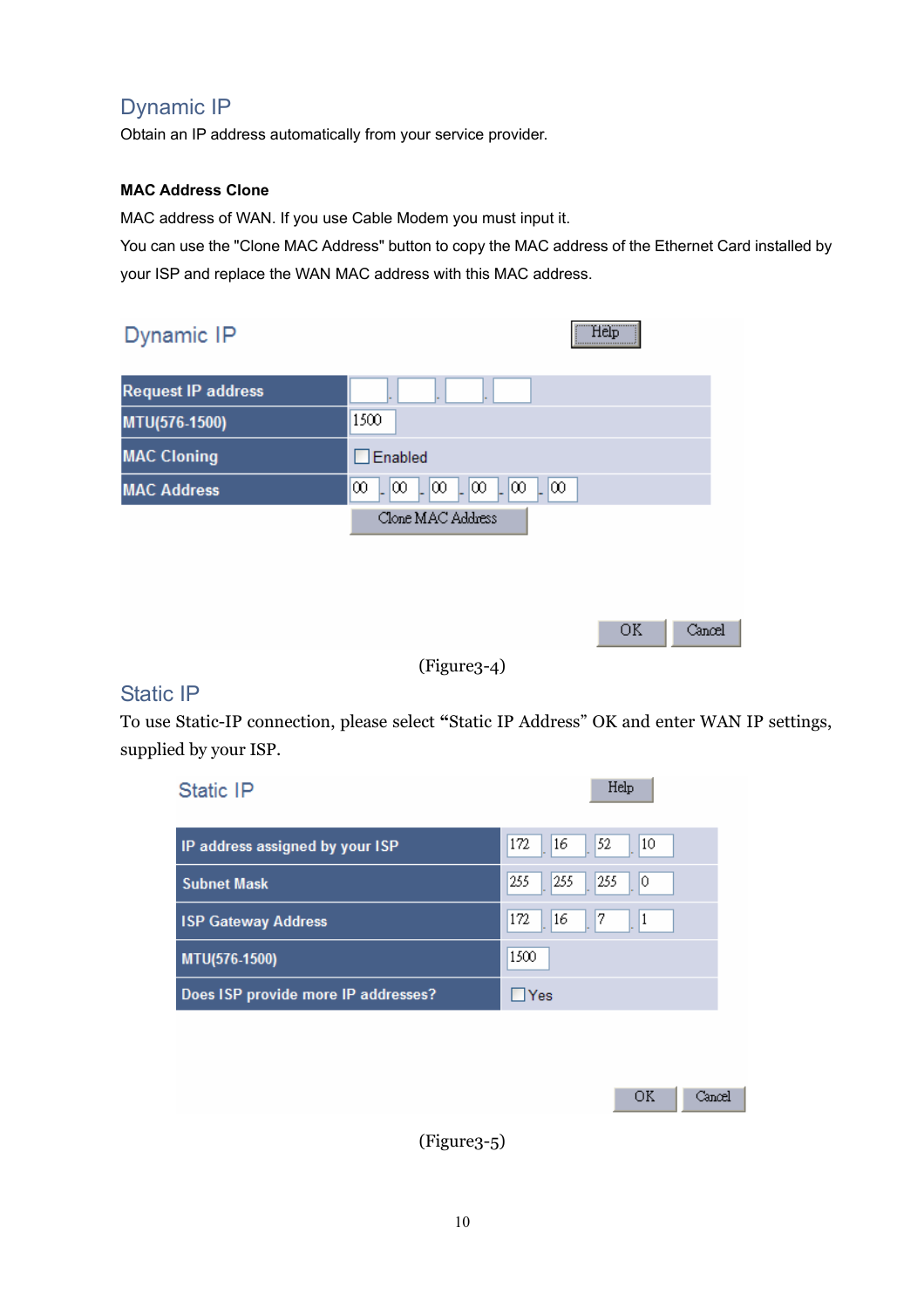## PPPoE

To use PPPoE ADSL connection, please select Yes in use **"PPPoE"** ADSL service and enter the "**username"** and "**password"** in the PPPoE setup section. Most of ADSL ISPs assign dynamic-IP settings to the router when using PPPoE. The IP-Phone automatically obtains these settings from your ISP when the PPPoE connection is successfully established.

| PPPoE                       | Help                |
|-----------------------------|---------------------|
| <b>User Name</b>            | pppoe_user          |
| <b>Password</b>             |                     |
| Please retype your password |                     |
| <b>Service Name</b>         |                     |
| MTU (546-1492)              | 1492                |
| Maximum Idle Time (60-3600) | 300<br>(seconds)    |
| <b>Connection Mode</b>      | keep-alive<br>×     |
|                             |                     |
|                             | <b>OK</b><br>Cancel |

(Figure3-6)

## **DNS**

Domain Name Servers are used to map an IP address to the equivalent domain name (e.g.www.china.com). Your ISP should provide the IP address for one or more domain name servers.

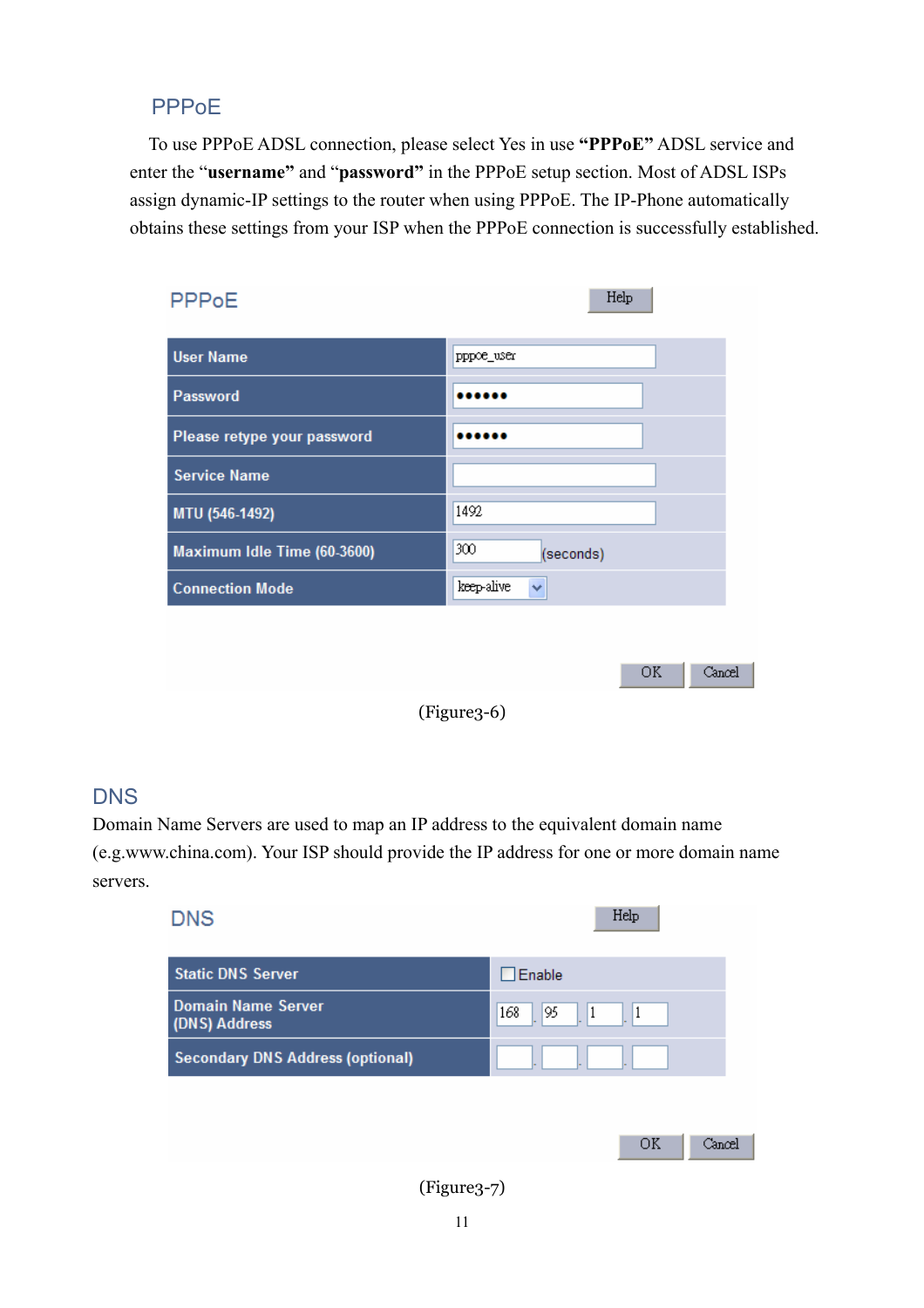## 3.2 System status

### System Status

You can use the Status screen to see the connection status of WAN/LAN interfaces, firmware and hardware version numbers, and the number of connected clients to your network.

The following items are included in this screen:

**INTERNET** - Displays WAN connection type and status.

**GATEWAY** - Displays system IP settings, as well as DHCP, NAT and Firewall status.

**INFORMATION** - Displays the number of connected clients, as well as the Router's hardware and firmware version numbers.

Please click to System Setup $\rightarrow$ System $\rightarrow$ System Status to see the follow information

| <b>System Status</b>        | Help               |
|-----------------------------|--------------------|
| <b>INTERNET</b>             | Refresh            |
| Cable/DSL                   | Connected          |
| <b>WAN IP</b>               | 172.16.7.136       |
| <b>Subnet Mask</b>          | 255.255.0.0        |
| Gateway                     | 172.16.7.1         |
| <b>DNS</b>                  | 168.95.192.1       |
| <b>Secondary DNS</b>        | 168.95.1.1         |
| <b>Domain Name</b>          |                    |
| <b>Connection Type</b>      | Dynamic IP         |
| <b>Connection Time</b>      | 00:57:00           |
| Release                     | Renew              |
| <b>GATEWAY</b>              |                    |
| <b>IP Address</b>           | 192.168.22.1       |
| <b>Subnet Mask</b>          | 255.255.255.0      |
| <b>DHCP Server</b>          | Enabled            |
| <b>NAT</b>                  | Enabled            |
| <b>Firewall</b>             | Enabled            |
| <b>INFORMATION</b>          |                    |
| <b>System Up Time</b>       | 02:39:59           |
| <b>System Date</b>          | 5/29/2006 11:46:45 |
| <b>Connected Clients</b>    | 0                  |
| <b>Runtime Code Version</b> | V5.1.2.60          |
| <b>Boot Code Version</b>    | V0.1.5.9           |
| <b>LAN MAC Address</b>      | 00:02:46:59:03:6D  |
| <b>WAN MAC Address</b>      | 00:02:46:59:03:6C  |
| <b>Hardware Version</b>     | V0.1.2.3           |
| <b>Serial Number</b>        | 12345678           |

(Figure3-8)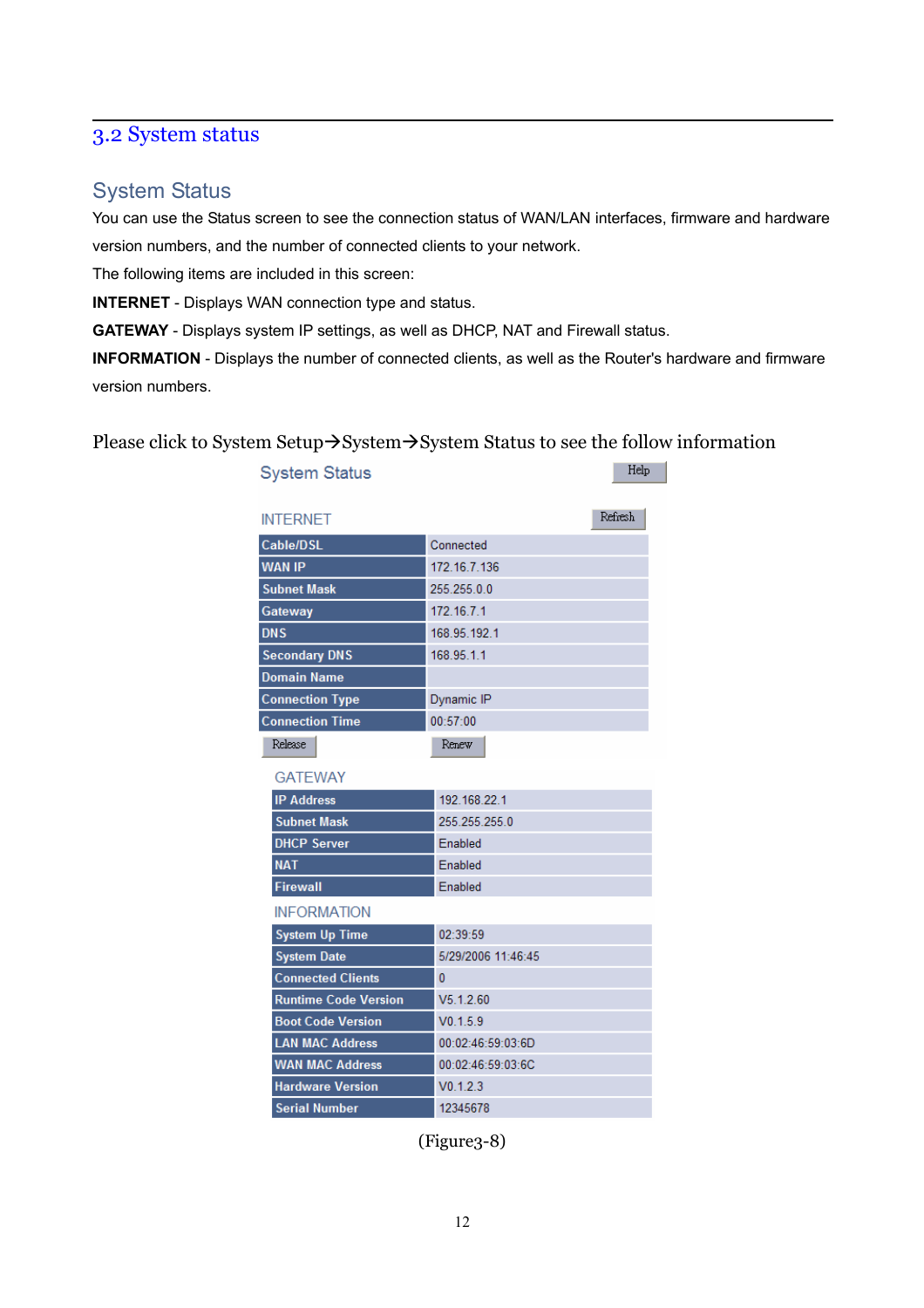## 3.3 VoIP Call Out

User key in the phone number through phone set dial pad, then IP-Phone will translate the phone number by the routing table setting here to destination IP & dial out number then Call out via network protocol

|     | FirstDigitTime(Sec): 30<br>MaxDigits: $20$<br>OtherDigitTime(Sec):  5              |           |            |            |            |              |                |         |               |
|-----|------------------------------------------------------------------------------------|-----------|------------|------------|------------|--------------|----------------|---------|---------------|
|     | <b>Index Remark</b>                                                                | Area Code | Min Digits | Max Digits | IP Address | <b>Strip</b> | Prefix         | Profile | <b>Delete</b> |
|     | <i>international</i>                                                               | ю         | l٩         | 120        | lek        |              | 100            | IA.     | Delete        |
| 2   | taiwan                                                                             | Ю         | 13         | I10        | gk         |              | 00886          | IA.     | Delete        |
| 3   | tw_mobile                                                                          | 109       | 13         | l10        | gk         |              | 00886          | IA.     | Delete        |
| 4   | OnNet                                                                              | 18        | lξ         | 16         | gk         | 12           | 63998512       | IA.     | Delete        |
| 15. | taipei                                                                             | 12        | 13         | 110        | gk         | 10           | $\sqrt{00886}$ | IA.     | Delete        |
|     | Modify<br>Reset<br>Insert to: $\boxed{6}$ Area Code:<br>IPAddress:<br>Add<br>Reset |           |            |            |            |              |                |         |               |

(Figure3-9)

**Remark:** For remark this rule. Please use UNDERLINE to replace the SPACE due to HTTP protocol limitation.

**Area Code:** Define the Prefix number fit this rule, any phone number prefix digits matched with the rule will call out by this rule define. Please Notify there is a compare order rule on this routing table. That mean the Gateway will check the rule list from top to bottom one by one, any rule item matched with the prefix digits that user key in will go to call out directly no regard to the rest rules below. For Example, if a rule item for area code 8862 is on Index 5, another rule item for area code 886 on Index 6 below that will be ignored.

**Min Digits**: The length of the dialed number should not less than this digits. For example, if the field is entered into '3', the length of the dial number should be 3 digits at least.

**Max Digits**: The length of the dialed number should not more than this digits. For example, if the field is entered into '10', the length of the dial number should be 3 digits at most.

**IP Address:** Define the destination IP for call out number fit this rule, user can input below format:

- IP address, for example: 168.56.9.22
- URL, route via URL. For example: oneingate.allwin.com .This gateway can setup to register to DDNS service to let user call out to another gateway with dynamic IP by URL.
- $\blacksquare$  gkn, route via gatekeeper, it will get the destination IP by gatekeeper setting in advance. For example: gk1 for gatekeeper 1. gk2 for gatekeeper 2. gk for all the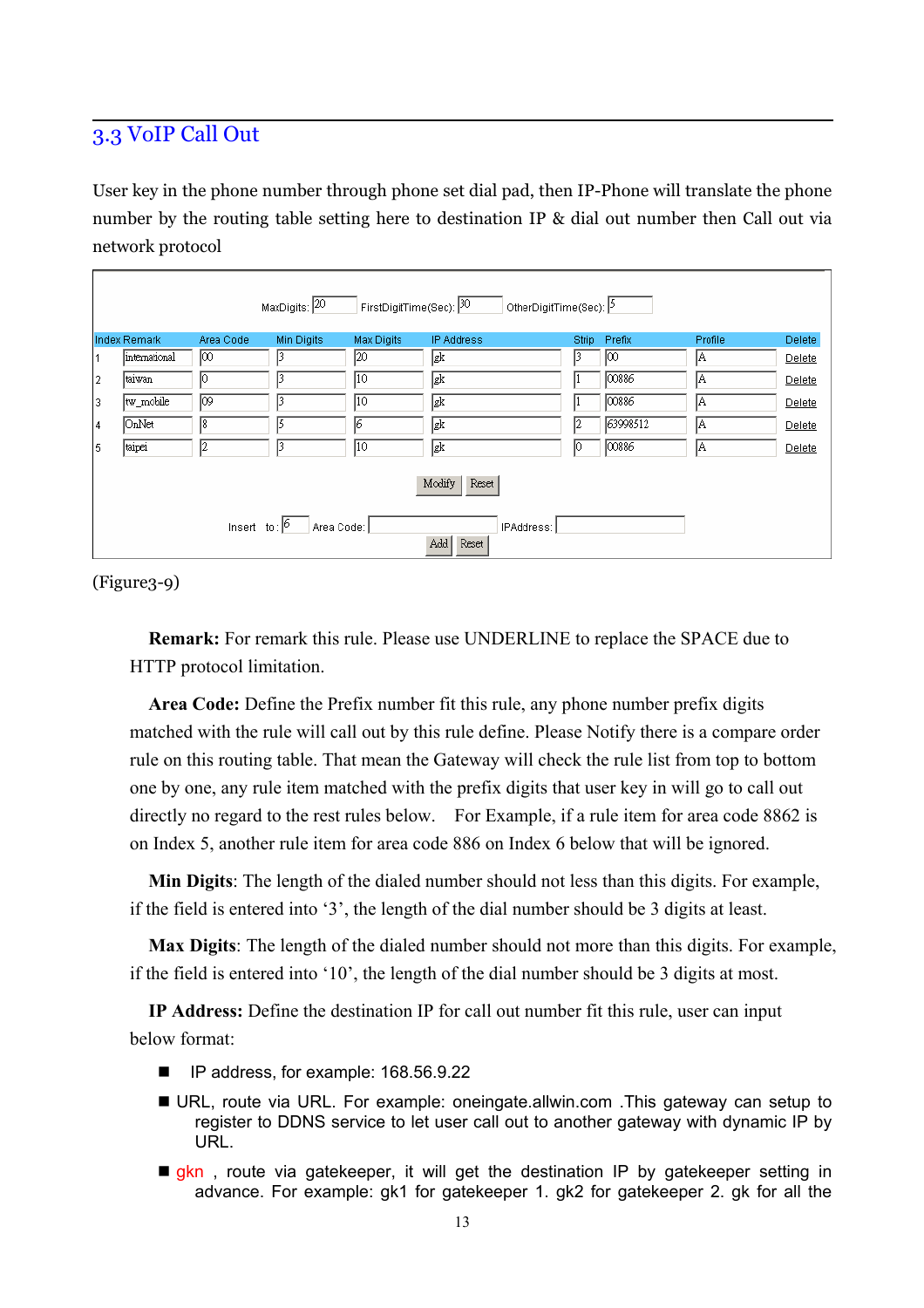gatekeepers available ( search sequence:  $gk1 > gk2 > gk3 > gk4$ ). Gk3 2 1 will try gk3 first, then gk2, then gk1.

- **F** rsn, route via server mode, it will get the destination IP by register server setting in advance. For example: rs1 for register server 1. rs2 for register server 2. rs for all the register server available ( search sequence: rs1 > rs2 > rs3 > rs4). rs3\_2\_1 will try rs3 first, then rs2, then rs1.
	- All the setting above can be added by port number, for examples: 168.56.9.22:8495 will call to 8495 port.

**Strip:** the number of digits will be ignored by user input. For example, if user key in the number is 886285123390 and the STRIPE field is setting to 4, the first 4 digits 8862 will be truncated and actually call out number will be 85123390。

**Prefix:** The numbers will be added on the prefix of user key in number. For examples, if user key in the number is 85123390 and the PREFIX field is setting to 0028862, the actually call out number will be 002886285123390. Another example, if user key in the number is 90, STRIP field is setting to 2, and the PREFIX field is setting to 0,85123390, the actually call out number will be 0,85123390 ( , mean wait 1 second). This example is especially for speed dial function.

**Profile:** Define the optional special call out parameters on this destination. Please input the name you defined on the profile list. 。

# $\frac{d}{dx}$ Note1:

VoIP Call rule of the IP-Phone, the delegation that preserve used for pstn call out, this line please keep to establish, don't do any change or delete either!

| Index Remark | Area Code | Min Digits | <b>Max Digits</b> | Address | Strip<br>Prefix | Profile | Delete        |
|--------------|-----------|------------|-------------------|---------|-----------------|---------|---------------|
|              |           |            |                   | lnstn   |                 |         | <b>Delete</b> |

(Figure3-10)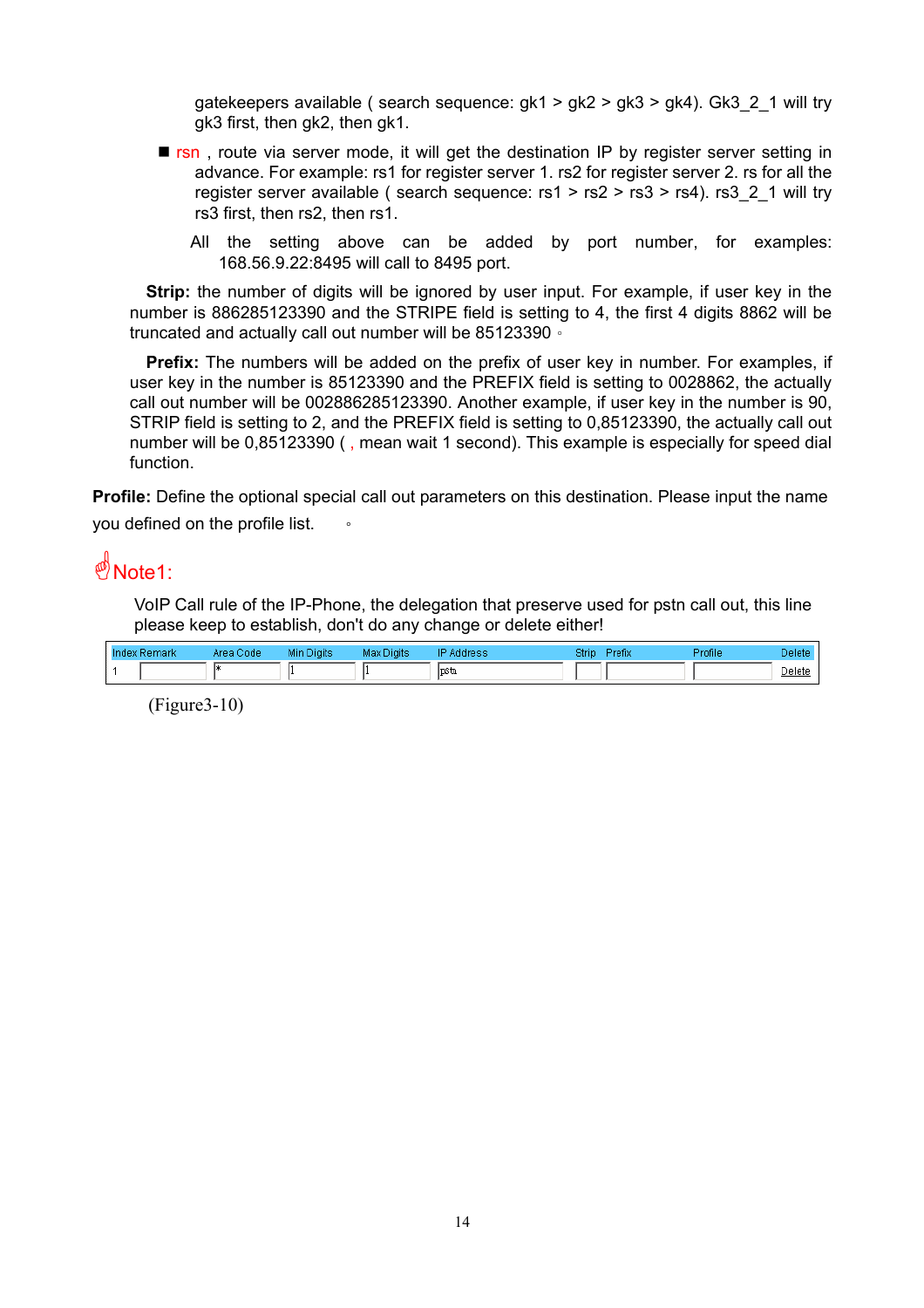#### **IP address, for example: 168.56.9.22**

All the setting above can be added by port number, for examples: 168.56.9.22:8495 will call to 8495 port.

**Strip:** the number of digits will be ignored by user input. For example, if user key in the number is 886212345678 and the STRIPE field is setting to 4, the first 4 digits 8862 will be truncated and actually call out number will be 12345678.

**Prefix:** The numbers will be added on the prefix of user key in number. For examples, if user key in the number is 12345678 and the PREFIX field is setting to 0028862, the actually call out number will be 002886212345678. Another example, if user key in the number is 90, STRIP field is setting to 2, and the PREFIX field is setting to 0,12345678, the actually call out number will be 0,12345678 ( , mean wait 1 second). This example is especially for speed dial function.

To add new rule item on routing table, please assign the item number you want to insert before, input AREA CODE and IP address then press ADD button to add it on the list. Then modify the necessary information on the routing table list.

Please remember to press the modify button to take it effect. For store back to flash memory, please press "*Save Modification***"** (*/System Maintenance/Save Modification/*).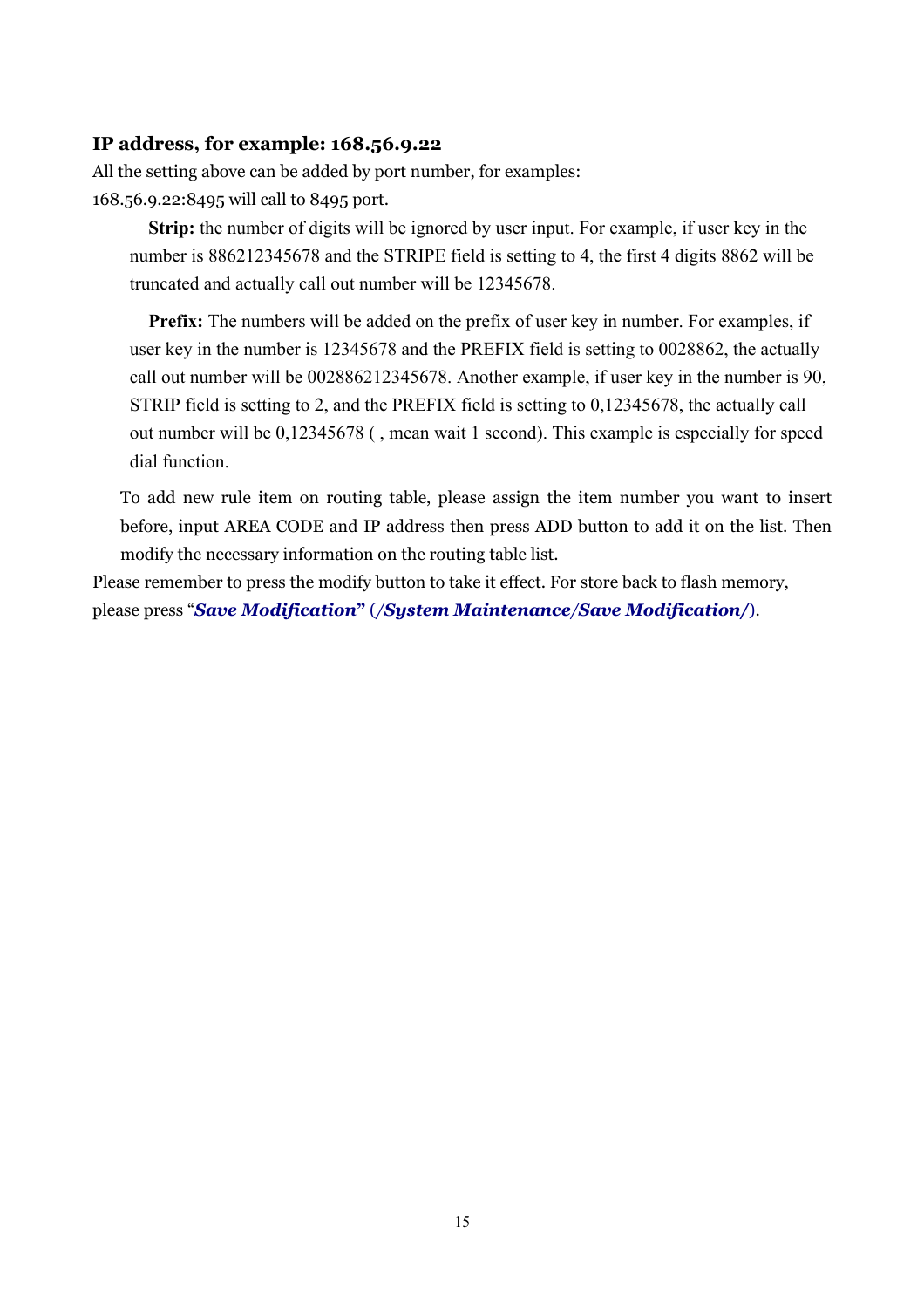## 3.4 Routing Profile

| Setup Help VolP Call Out Routing Profile Forwarding |                   |                        |                       |                                    |                      |                                       |                  |                            |               |
|-----------------------------------------------------|-------------------|------------------------|-----------------------|------------------------------------|----------------------|---------------------------------------|------------------|----------------------------|---------------|
|                                                     | <b>Index Name</b> | <b>VAD</b>             | <b>CODEC</b>          | H.245<br>Tunneling                 | <b>DTMF</b><br>Relay | T.38<br><b>FAX Relay</b>              | Package<br>Frame | Q.931<br><b>Fast Start</b> |               |
|                                                     | ID <sub>1</sub>   | <b>AS</b>              | ID <sub>2</sub>       | <b>AS</b>                          | ID <sub>3</sub>      | AS.                                   | ID4              | AS.                        | <b>Delete</b> |
|                                                     | 729               | ON.<br>$\checkmark$    | G.729<br>$\checkmark$ | ON<br>$\overline{\mathbf{v}}$      | Out band $\vee$      | ON<br>$\overline{\mathbf{v}}$         | $3\vee$          | ON.<br>$\checkmark$        |               |
|                                                     |                   | H.323ID<br>$\ddotmark$ |                       | H.323ID<br>$\overline{\mathbf{v}}$ |                      | $H.323$ ID<br>$\overline{\mathbf{v}}$ |                  | H.323ID                    | $\vee$ Delete |
| ID2<br><b>ID4</b><br>ID3<br>ID1                     |                   |                        |                       |                                    |                      |                                       |                  |                            |               |
| Modify<br>Reset                                     |                   |                        |                       |                                    |                      |                                       |                  |                            |               |

(Figure3-11)

This page defines the optional special VoIP parameters when making/received a VoIP call. For define some special parameters for different VoIP equipment or authorize purpose, please add a profile here and put the name of profile on the VoIP Call Out table.

**Name:** Specify a profile name. Please use UNDERLINE to replace the SPACE due to HTTP protocol limitation.

#### **VAD:**

ON: turn on the VAD(Voice Active Detection) function.

OFF: turn off the VAD function, please select ON for save the bandwidth.

**CODEC:** Select different voice CODEC for VoIP communication. The bit rate of G.723.1 is

5.3k/6.3k, G.729 is 8k, uLaw and aLaw is 64k per second. The G.723.1 is default CODEC.

#### **H.245 tunneling:**

ON for enable.

OFF for disable.

#### **DTMF Relay:**

When select **Inband** to transfer the DTMF during VoIP, the user pressed DTMF tone will be treat as general voice and been compressed then transmit to remote side to decompress play back, it maybe cause some problem on duplicate or missing DTMF receive.

When select **Outband** to transfer the DTMF during VoIP, the user pressed DTMF tone will be decode by local gateway then transmit as signal, after received on received remote gateway, it will be regenerate by remote Gateway. The default value is Outband.

**T.38 FAX Relay:** (This function is **inactive** on the IP Phone product)

**Package Frame:** Select the voice payload frame on each UDP package VoIP transmit. More

frames into one package is save more bandwidth. The default frames on each package is 3.

#### **Q.931 Fast Start:**

ON: Enable Fast Start capability during Q.931 handshaking.

OFF: Disable Fast Start capability during Q.931 handshaking.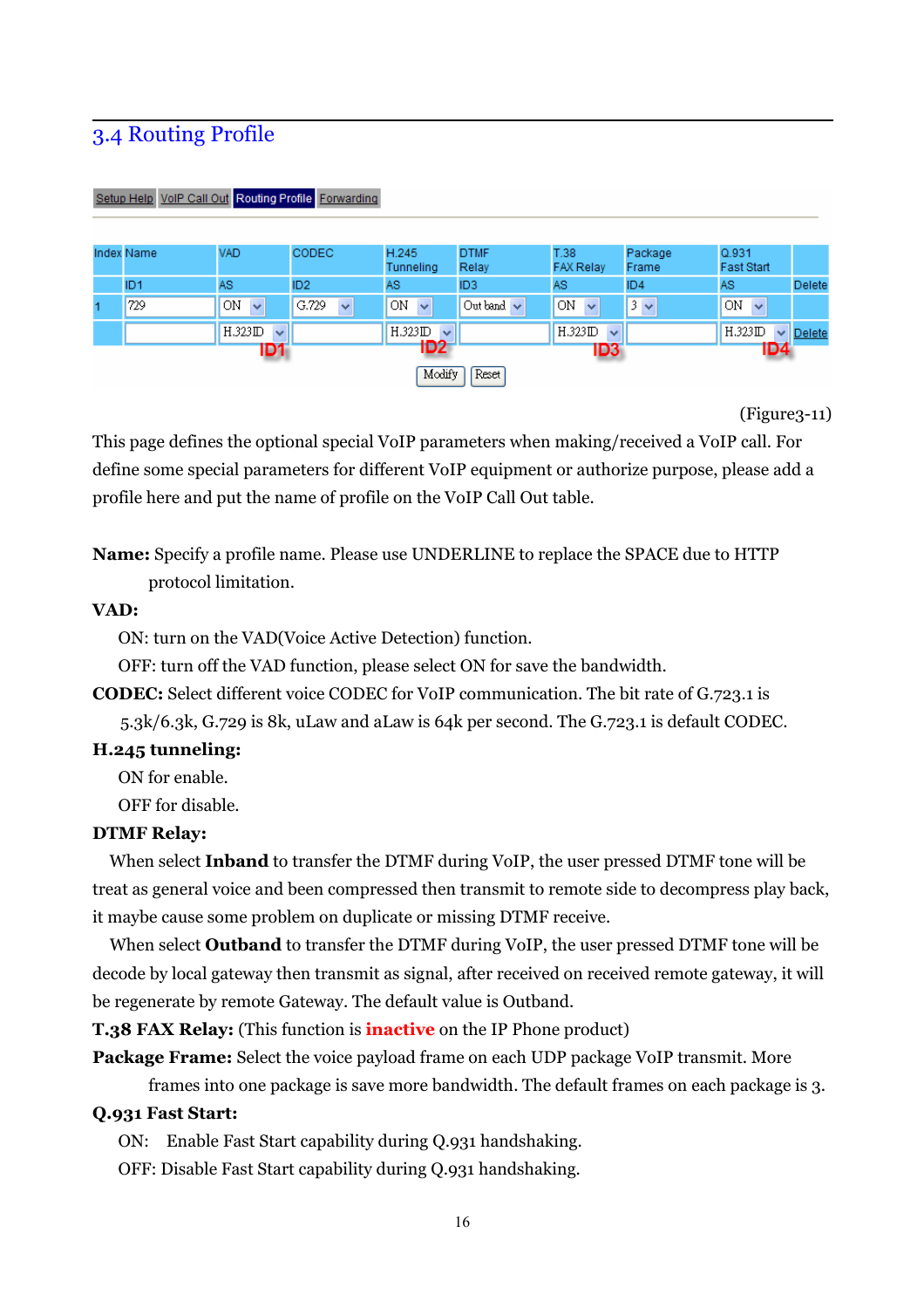### **ID1: User defines ID #1 during this VoIP call.**

**As:** 

**H.323 ID:** Parameters on ID1 field is the H.323 ID during this VoIP call

**E.164:** Parameters on ID1 field is the E.164 during this VoIP call

- **Calling:** Parameters on ID1 field is DID number during this VoIP call. If this optional is setting, it will override the **LINE NUMBER** on line Setting menu.
- **ID2,ID3,ID4:** there are 4 fields for user define the ID parameters, please reference the ID1 setting above.

**Delete:** Delete this rule item on routing table.

To add new profile item on routing table, please assign the number you want to insert before, input profile NAME then press ADD button to add it on the list. Then modify the necessary information on the routing table list.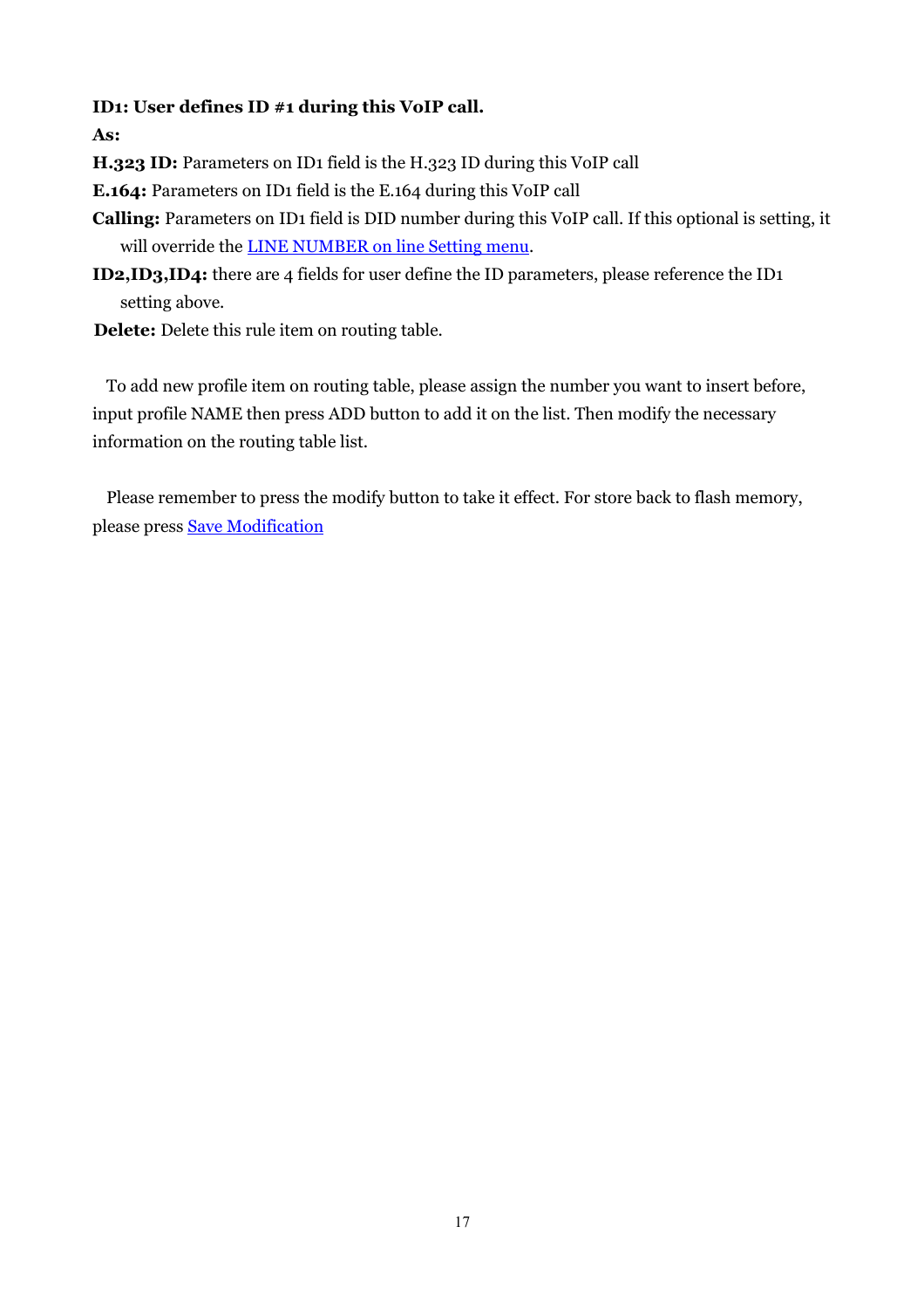## **3.5 Forwarding**

|                     | Setup Help VolP Call Out Routing Profile Forwarding |                 |                      |
|---------------------|-----------------------------------------------------|-----------------|----------------------|
|                     |                                                     |                 |                      |
| Forward             |                                                     |                 |                      |
| Always <b>N</b>     | 6582                                                |                 |                      |
| OnBusy $\Box$       | 637602                                              |                 |                      |
| No Answer $\square$ | 59888                                               |                 | No Answer Sec 3000 s |
|                     |                                                     | Modify<br>Reset |                      |

(Figure3-12)

Remark: The forward setting is only for on-net call , that means all the numbers are register on the same server ! **Always:** click and enter the number then that will enable always forward function. When the voip call has incoming, the IP-Phone will auto forward to the assign number.

**OnBusy:** click and enter the number then that will enable onbusy forward function. When the voip call incoming and the IP-Phone is on busy, it will auto forward to the assign number.

**No Answer:** click and enter the number, assign the X timer to enable no answer during the call, after that will enable no answer forward function. When the voip call incoming and the IP-Phone is no answer for X seconds, it will auto forward to the assign number.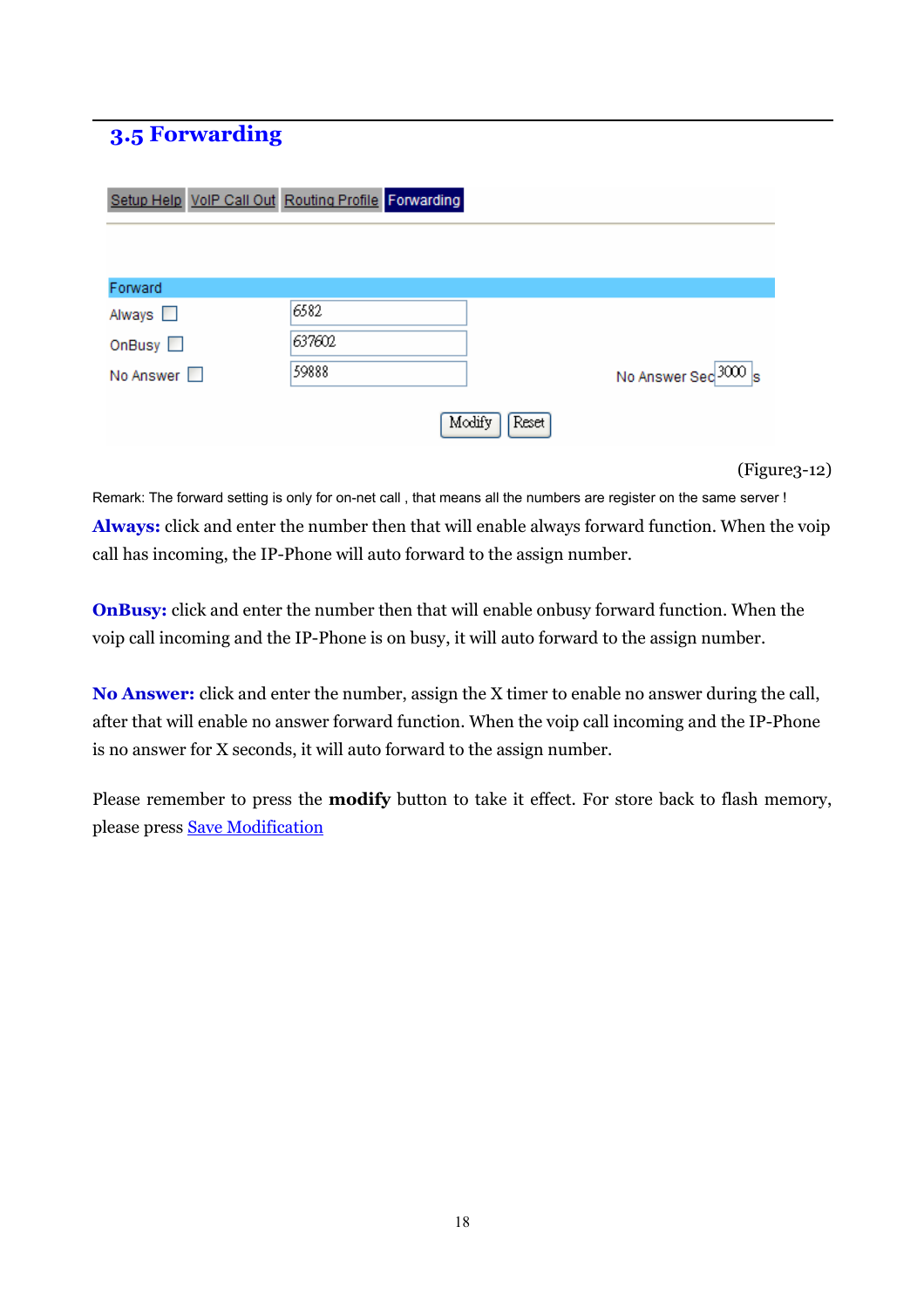## 3.5 Register Server setting

| <b>Register Server Status</b>                                 |           |                |                |                                               |      |               |          |              |
|---------------------------------------------------------------|-----------|----------------|----------------|-----------------------------------------------|------|---------------|----------|--------------|
| Reload<br>RS1: Disable RS2: Disable RS3: Disable RS4: Disable |           |                |                |                                               |      |               |          |              |
| <b>Register Server Config</b><br>Mac: 00024659036c            |           |                |                |                                               |      |               |          |              |
| Disable $\sim$<br><b>Remark:</b><br>RS1<br><b>Proxy:</b>      |           |                |                |                                               |      |               |          |              |
| IP Address:  sip:172.16.52.120                                |           |                | Prefix:        |                                               | *1:  |               |          |              |
| ID <sub>1</sub> :                                             | sip_test  |                | UserName       | $\vee$ ID2: $\bullet \bullet \bullet \bullet$ |      |               | Password |              |
| ID <sub>3</sub> :                                             |           |                | H323ID         | $\times$ ID4:                                 |      |               | H323ID   | $\checkmark$ |
|                                                               | RS2       | Disable $\sim$ | <b>Remark:</b> |                                               |      | $Proxy: \Box$ |          |              |
| IP Address: h323:172.16.52.120                                |           |                | Prefix:        |                                               | $*1$ |               |          |              |
| ID <sub>1</sub> :                                             | h323_test |                | H323ID         | $\times$ ID2:                                 |      |               | E164     | ×            |
| ID <sub>3</sub> :                                             |           |                | H323ID         | $\vee$ ID4:                                   |      |               | H323ID   | $\checkmark$ |

**Enable/Disable:** Enable or disable this setting.

**IP Address:** Define the destination IP for call out number fit this rule, user can input below format:

- URL, route via URL. For example: oneingate.allwin.com . This gateway can setup to register to DDNS service to let user call out to another gateway with dynamic IP by URL.
- IP address, for example: 168.56.9.22
	- ◆ For sip, please add "sip:" before the ip address, example: sip: 172.16.52.120.
	- For h.323, please add "h323:" before the ip address, example: h323:172.16.52.120.

**\*1:** SIP Outbound Proxy (IP address or Domain)

**UserName:** this SIP field is request form your ITSP

**Password:** this SIP field is request form your ITSP

**H323ID:** this H323 field is request form your ITSP

**E164:** this H323 field is request form your ITSP

<sup>(</sup>Figure3-13)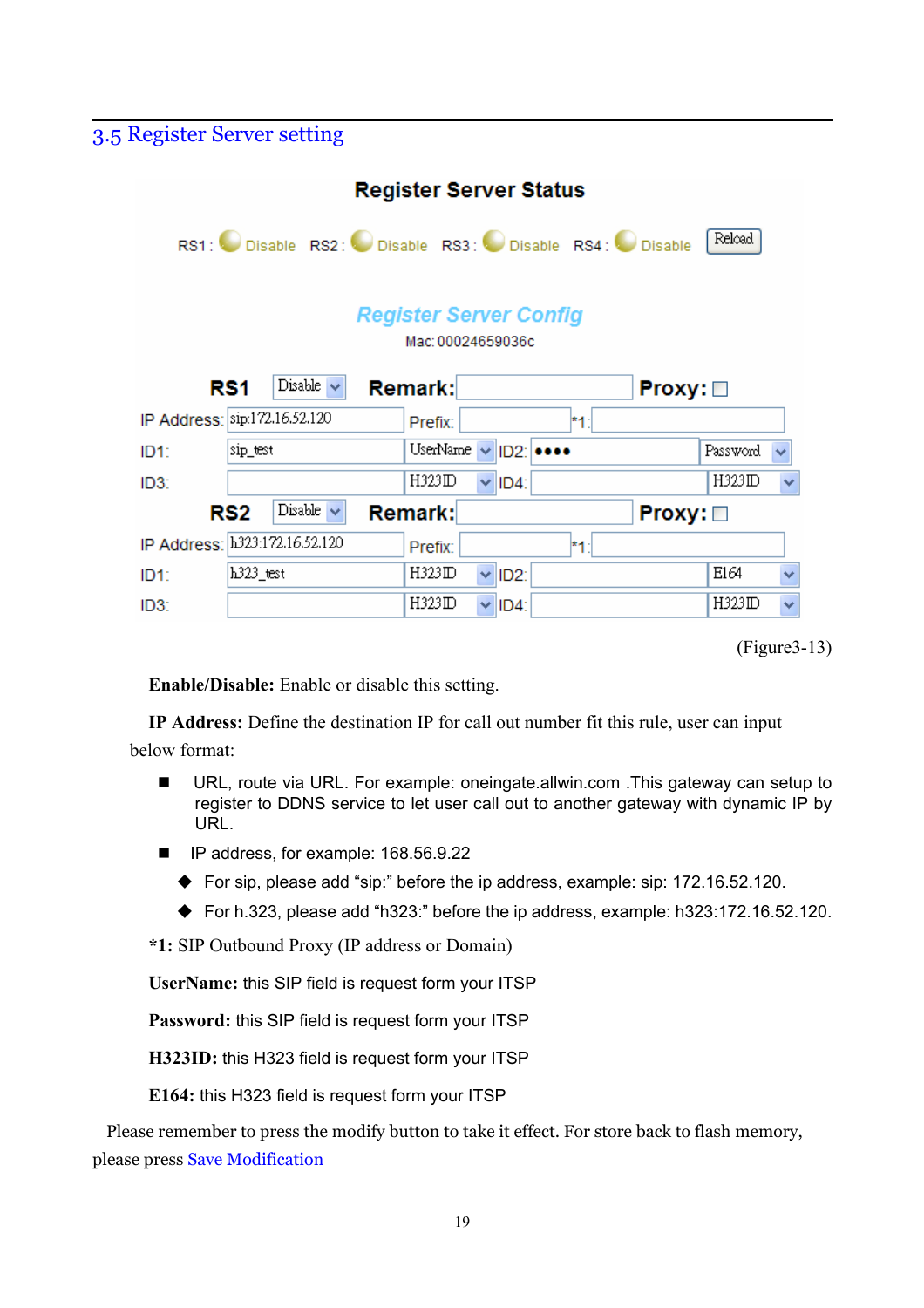## 3.6 Line Configure

## This page will setup the phone line and midi information

### 3.61 Line Configure

| Setup Help Line Setting MIDI Setting |                       |                                                                                                                                                 |                                                                                               |
|--------------------------------------|-----------------------|-------------------------------------------------------------------------------------------------------------------------------------------------|-----------------------------------------------------------------------------------------------|
| Port Interface Name<br>202<br>Phone  | Line<br>Number<br>202 | HandSet HandSet Speak<br><b>Mic</b><br><b>Rx</b><br>Phone<br>Тx<br>10<br>10<br>5<br>$\checkmark$<br>$\ddotmark$<br>$\checkmark$<br>$\checkmark$ | Hold<br><b>VolP</b><br>Line<br>Ring Melody Ring Melody Melody<br>5.<br>3<br>$\checkmark$<br>v |
|                                      |                       | Modify<br>Reset                                                                                                                                 | $(Figure3-14)$                                                                                |

**Port:** display the port number, e.g. 1

**Interface:** display the Phone interface type.

**Name:** Line name for this port. This will send and display on the remote side due VoIP call

**Line number:** Telephone number assigned to this line.

**HandSet Tx:** This will adjust the handset volume of local phone set. The adjust range is from 1 to 5. Higher value will cause louder sound come from local phone set.

**HandSet Rx:** This will adjust the handset volume of local phone set. The adjust range is from 1 to 10. Higher value will cause amplifier the sound get from local phone set.

**SpeakPhone:** This will adjust the speaker volume of local phone set. The adjust range is from 1 to 10. Higher value will cause amplifier the sound get from local phone set.

**Mic:** This will adjust the mic volume of local phone set. The adjust range is from 1 to 10. Higher value will cause amplifier the sound get from local phone set.

**VoIP Ring Melody:** This VoIP Ring Melody can be adjustable.

**Line Ring Melody:** This Line Ring Melody can be adjustable.

**Hold Melody:** This Hold Melody can be adjustable.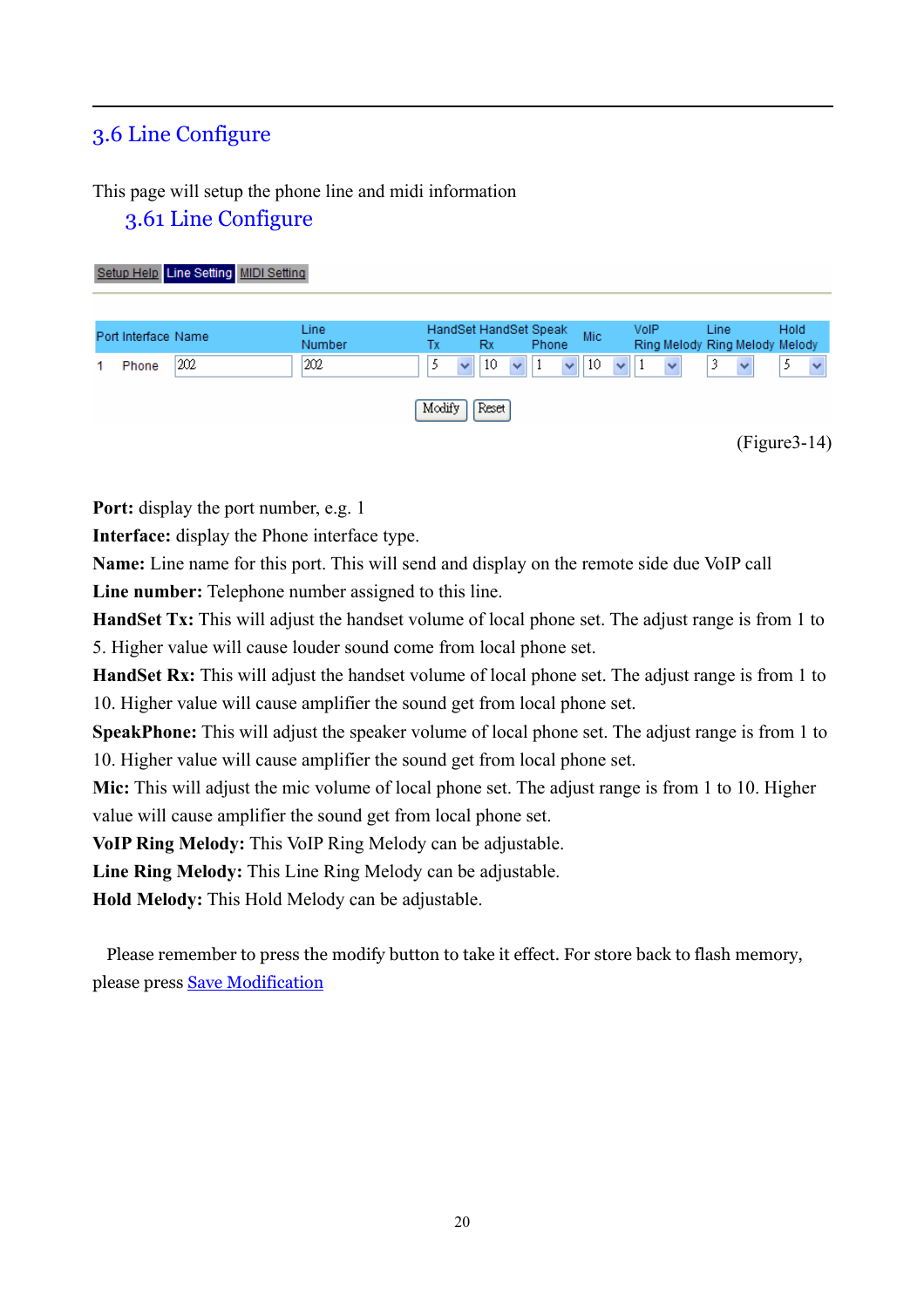## 3.62 MIDI Setting

Used:101244k Available:205956k

| Index           | Remark                                       | File Name         | Listen | <b>Size</b> | Delete |  |  |
|-----------------|----------------------------------------------|-------------------|--------|-------------|--------|--|--|
| 1               |                                              | tv23.mid          | Listen | 38656       | Delete |  |  |
| $\overline{2}$  |                                              | CantBuyMeLove.mid | Listen | 24871       | Delete |  |  |
| 3               |                                              | ObLaDiObLaDa.mid  | Listen | 37717       | Delete |  |  |
| Modify<br>Reset |                                              |                   |        |             |        |  |  |
|                 | Restore<br>瀏覽<br>$4 \vee$<br>File:<br>Index: |                   |        |             |        |  |  |
| $(Figure3-14)$  |                                              |                   |        |             |        |  |  |

This page is show how to setup and restore MIDI file.

**Index:** display the number

**Remark:** For remark this midi files.

**File Name:** Display the MIDI file name.

**Listen:** Click the Listen button, this midi file can be saved or opened on the computer.

**Size:** display the file size.

**Delete:** Delete this midi file.

**Used:** This value will display how many sizes are used.

**Available:** This value will display how many sizes are Available.

**How to add midi file:** Select the Index number, and browse the midi file, then restore it!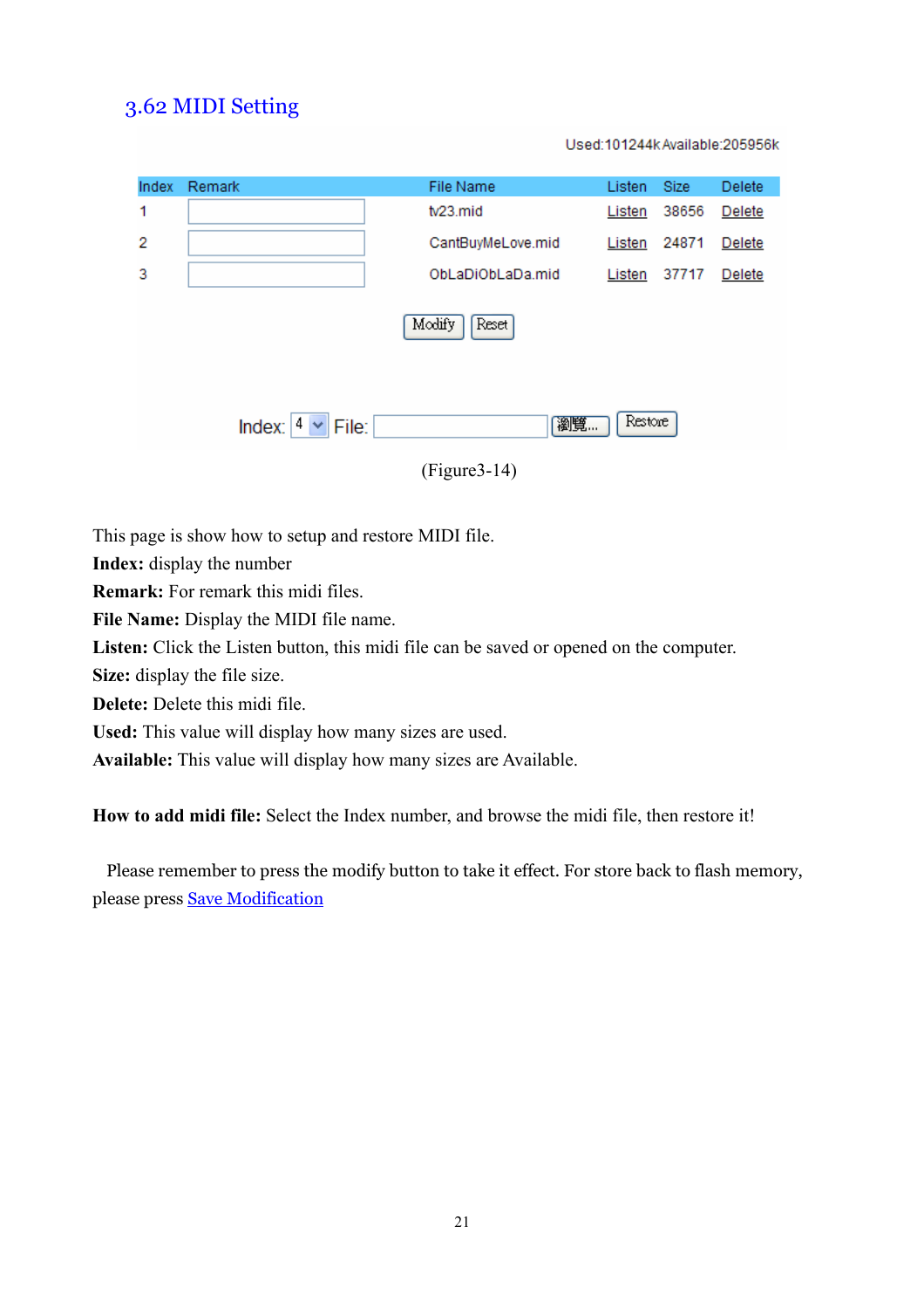# 3.7 Phone Book

| Index           | Name                      | Number       | Speed Dial(1~6) | <b>MIDI</b> | Delete |  |  |
|-----------------|---------------------------|--------------|-----------------|-------------|--------|--|--|
| 1               | Jone                      | 6582         | 1               |             | Delete |  |  |
| 2               | Marry                     | 0,0809080090 | 2               | 2<br>v      | Delete |  |  |
| Modify<br>Reset |                           |              |                 |             |        |  |  |
|                 | Insert to: $ 3 $<br>Name: |              | Number:         |             |        |  |  |
| Add<br>Reset /  |                           |              |                 |             |        |  |  |
| $(Figure3-15)$  |                           |              |                 |             |        |  |  |

This Phone book can be added on this page or form the keypad.

**Index:** Display the number

**Name:** Display the name.

**Number:** This number can be defined voip or pstn number.

**Speed Dial:** It can be defined up to 6 speed dial.

**MIDI:** Display the name.

**Delete:** Delete this item.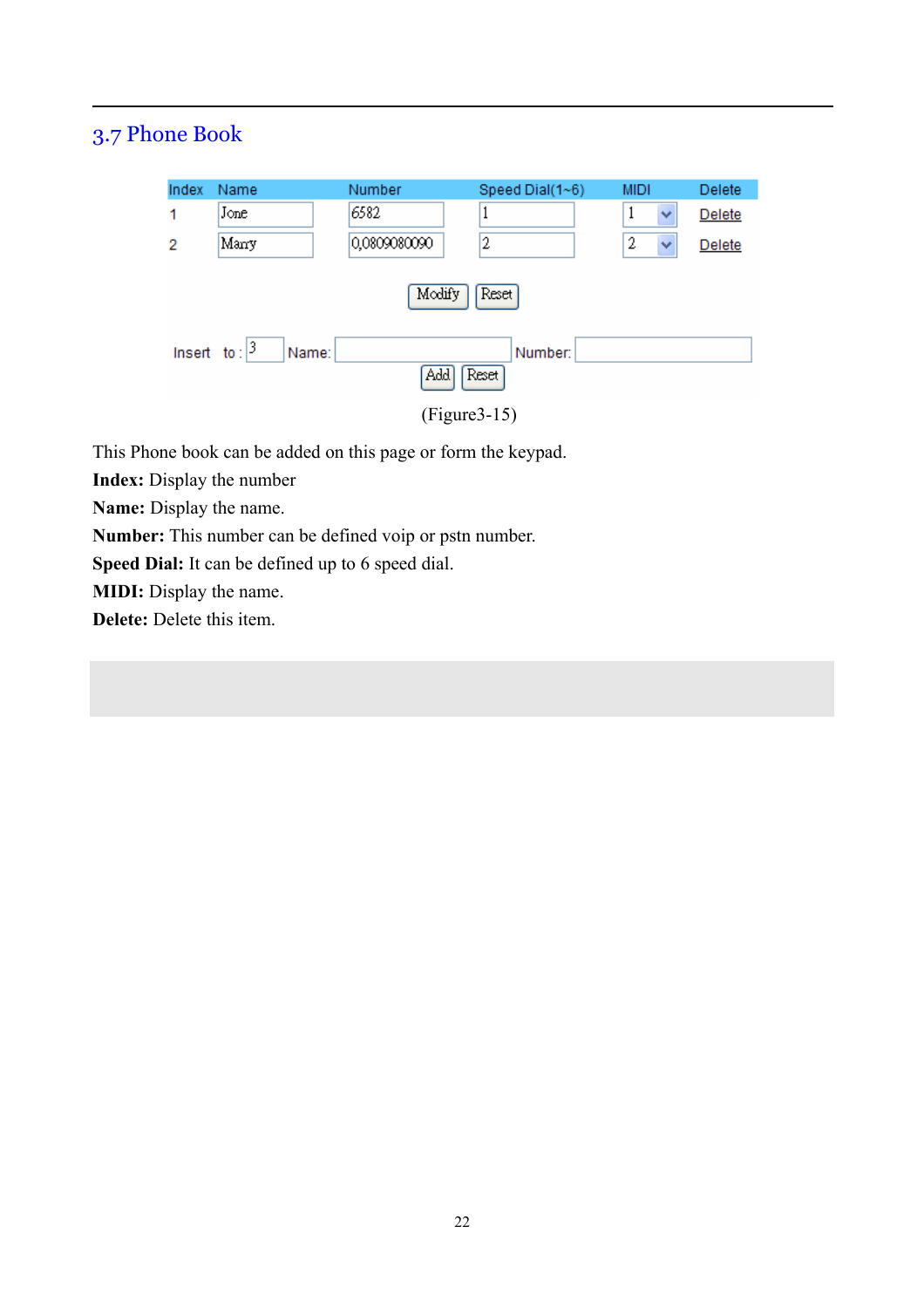# **Chapter 4 The Setting with LCD Menus**

## 4.1 Front Panel configure with LCD

- a. **Calls** 
	- ¾ **Missed Calls** : display the missed calls list
	- $\triangleright$  Dialed Calls : display the Dialed calls list
	- $\triangleright$  Received Calls : display the Received calls list
	- $\triangleright$  Forwarded Calls : display the forwarded calls list
	- $\triangleright$  Delete Calls
		- ν Delete Missed : Delete the missed call records
		- ν Delete Dialed : Delete the dialed call records
		- ν Delete Received : Delete the received call records
		- ν Delete Forwarded : Delete the forwarded call records
		- ν Delete All : Delete all records
- b. Forward
	- $\blacktriangleright$  Always Forward
	- $\triangleright$  Forward On Busy
	- $\triangleright$  No Answer
- c. Menu
	- $\triangleright$  View
		- ν Network Link
			- 1. Network Mode
			- 2. IP Address
			- 3. SubNet Mask
			- 4. Default Router
			- 5. Primary DNS
			- 6. Secondary DNS
		- ν Ping Test : testing the internet connection status.

Example enter 168\*95\*192\*1 , and press ok , then the LCD will display response time

- ν Device Status
	- 1. Model
	- 2. Service Provider
	- 3. Firmware
	- 4. Provision Link
	- 5. SIP Server Link
	- 6. Last Provision
- ν Call By URL : make a IP direct call
	- 1. Called IP: enter the IP address that you want to call
	- 2. Called IP Port: enter the port number (default is 5060 for SIP)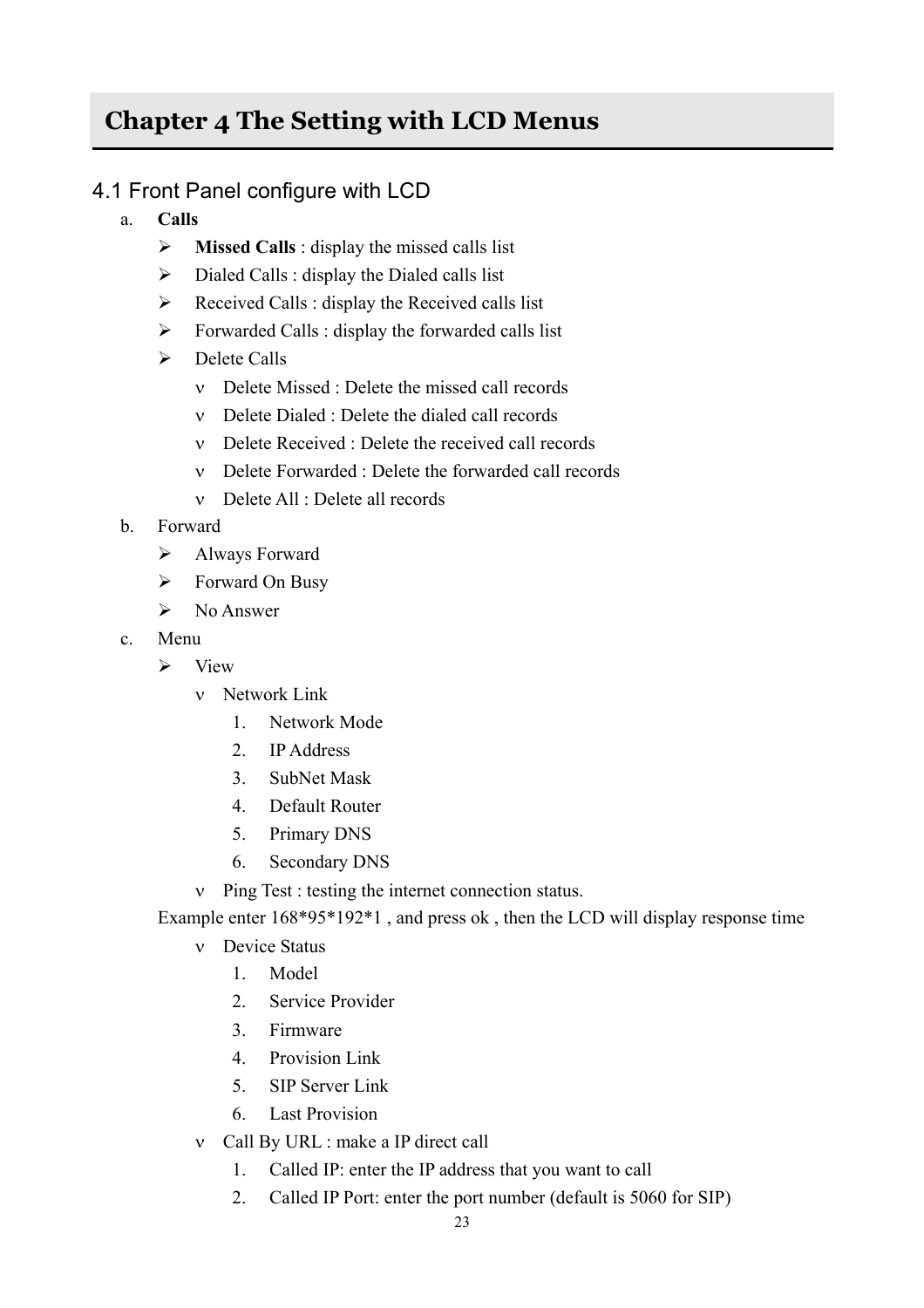- 3. Telephone Number: optional
- $\triangleright$  Configure: administrator setting mode (default password is 1234)
	- ν Network : select which internet mode that you used
		- 1. DHCP
		- 2. Fixed IP
		- 3. PPPoE
	- ν Time Zone
	- ν Provision: this is setting for Provision Server , please contact your ITSP!
		- 1. Provision Set
		- 2. Provision IP
		- 3. Provision Now
	- ν SIP Set
		- 1. Server IP : setting the sip proxy address
		- 2. Server Port
		- 3. Outbound Proxy: please get this information form your ITSP
		- 4. Phone Number
		- 5. User Name
		- 6. Password
		- 7. Save Modify? : Please remember to save modify !
	- ν Password Modify
- $\triangleright$  Setting
	- ν VoIP Ring Melody (form 1 to 10)
	- ν Line Ring Melody (form 1 to 10)
	- ν Ring Volume (form 1 to 10)
- d. Massage :real time message display
- e. M1 ~M6 Speed Dial
- f. PHONE BOOK
	- $\triangleright$  List Phone Book
	- $\triangleright$  Add Phone Book
	- $\triangleright$  Speed Dial
- g.  $\vee$  for OK
- h.  $\vee$  for Cannel
- i.  $\triangle$  for Page up
- j. ▼ for Page down
- k. REDIAL
- l. HOLD
- m. TRANSFER
- n. SPEAKER
- $o.$  Vol  $+$
- $p.$  Vol  $-$